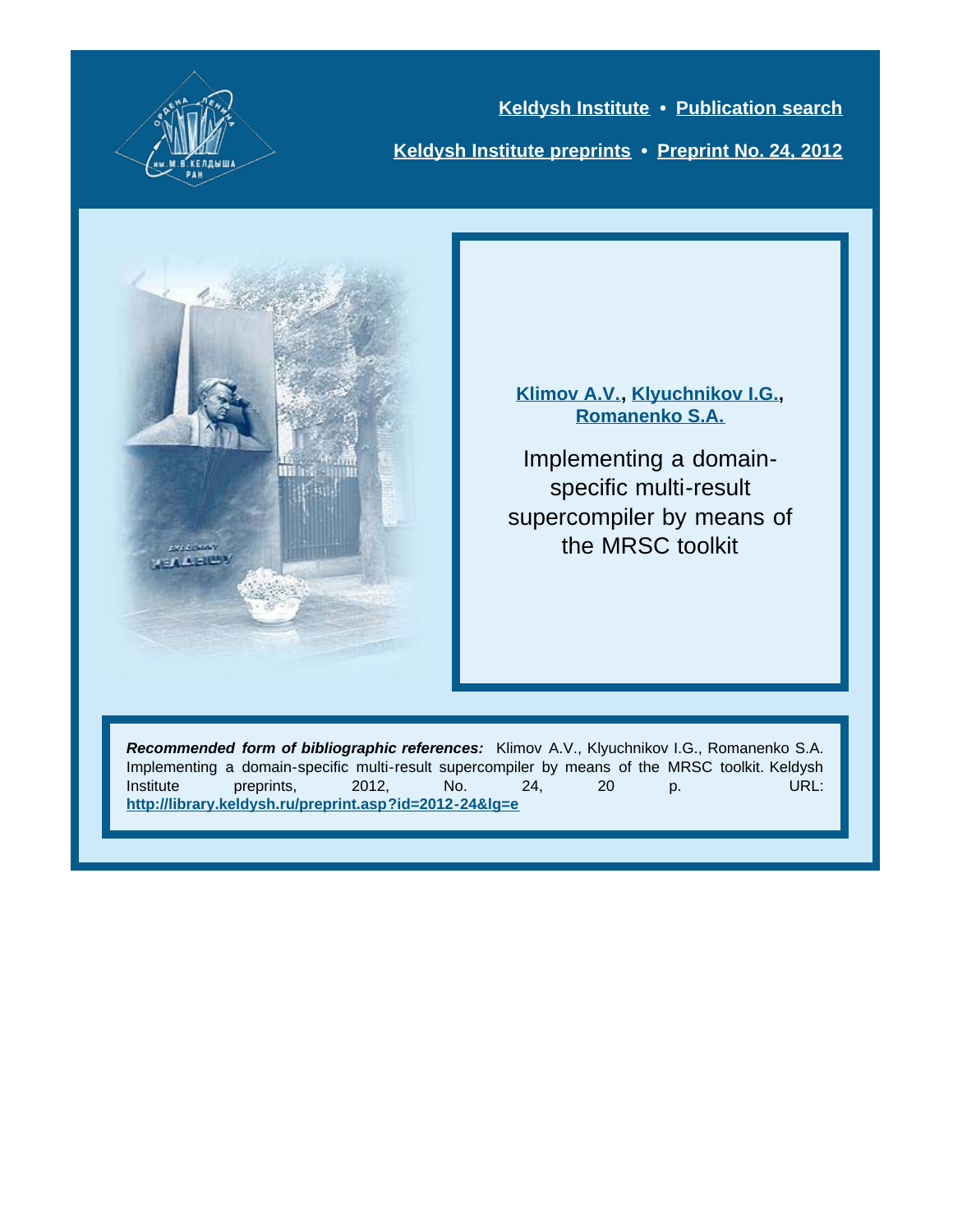#### KELDYSH INSTITUTE OF APPLIED MATHEMATICS Russian Academy of Sciences

Andrei V. Klimov, Ilya G. Klyuchnikov, Sergei A. Romanenko

Implementing a domain-specific multi-result supercompiler by means of the MRSC toolkit

> Moscow 2012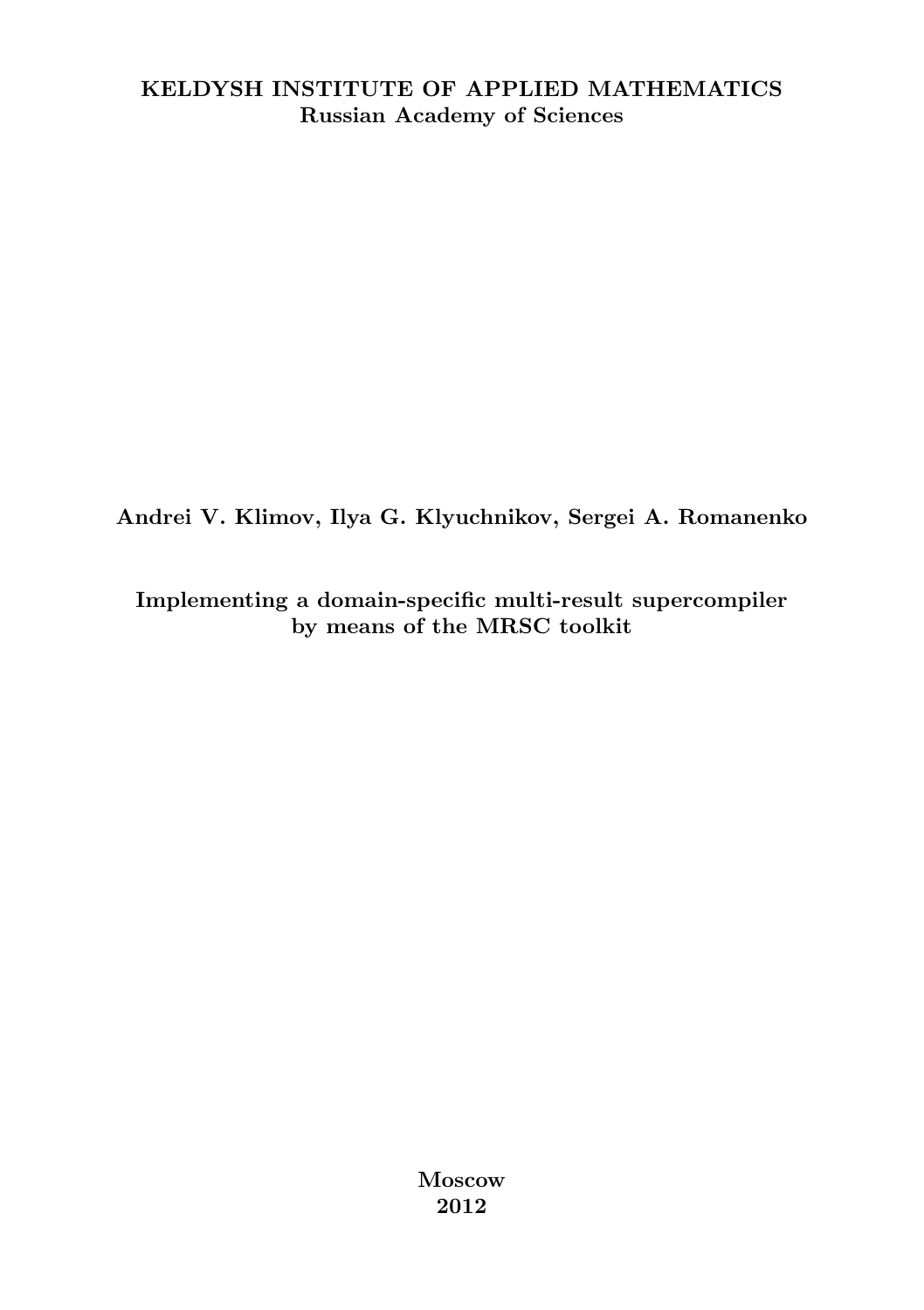#### Andrei V. Klimov, Ilya G. Klyuchnikov, Sergei A. Romanenko. Implementing a domain-specific multi-result supercompiler by means of the MRSC toolkit

The paper presents a simple domain-specific multi-result supercompiler for counter systems implemented by means of the MRSC toolkit. The input language of the supercompiler is a non-deterministic domain-specific language meant for specifying models of communication protocols. The implementation of this DSL is based on "embedding" and the heavy use of higher-order constructs. There are presented 2 versions of the multi-result supercompiler. The first one implements a naïve algorithm, which turns out to be rather inefficient. The second version exploits the specifics of the domain, thereby drastically reducing the number of generated graphs of configurations and the amount of resources consumed by supercompilation.

Supported by Russian Foundation for Basic Research grant No. 12-01-00972-a and RF President grant for leading scientific schools No. NSh-4307.2012.9.

#### Андрей В. Климов, Илья Г. Ключников, Сергей А. Романенко. Реализация предметно-ориентированного многорезультатного суперкомпилятора с помощью инструментария MRSC

В работе представлен простой предметно-ориентированный многорезультатный суперкомпилятор, предназначенный для анализа поведения счетчиковых систем и реализованный с помощью инструментария MRSC. Входным языком суперкомпилятора является недетерминированный предметно-ориентированный язык, предназначенный для описания моделей коммуникационных протоколов. Реализация этого языка основана на поверхностном встраивании и существенном использовании конструкций высшего порядка. Рассматривается две версии многорезультатного суперкомпилятора. В первой из них реализован "наивный" алгоритм, который оказывается низкоэффективным. Во второй версии, благодаря учету особенностей проблемной области, удается значительно уменьшить количество порождаемых графов конфигураций и снизить потребление вычислительных ресурсов.

Работа выполнена при поддержке гранта РФФИ № 12-01-00972-a и гранта Президента РФ для ведущих научных школ № НШ-4307.2012.9.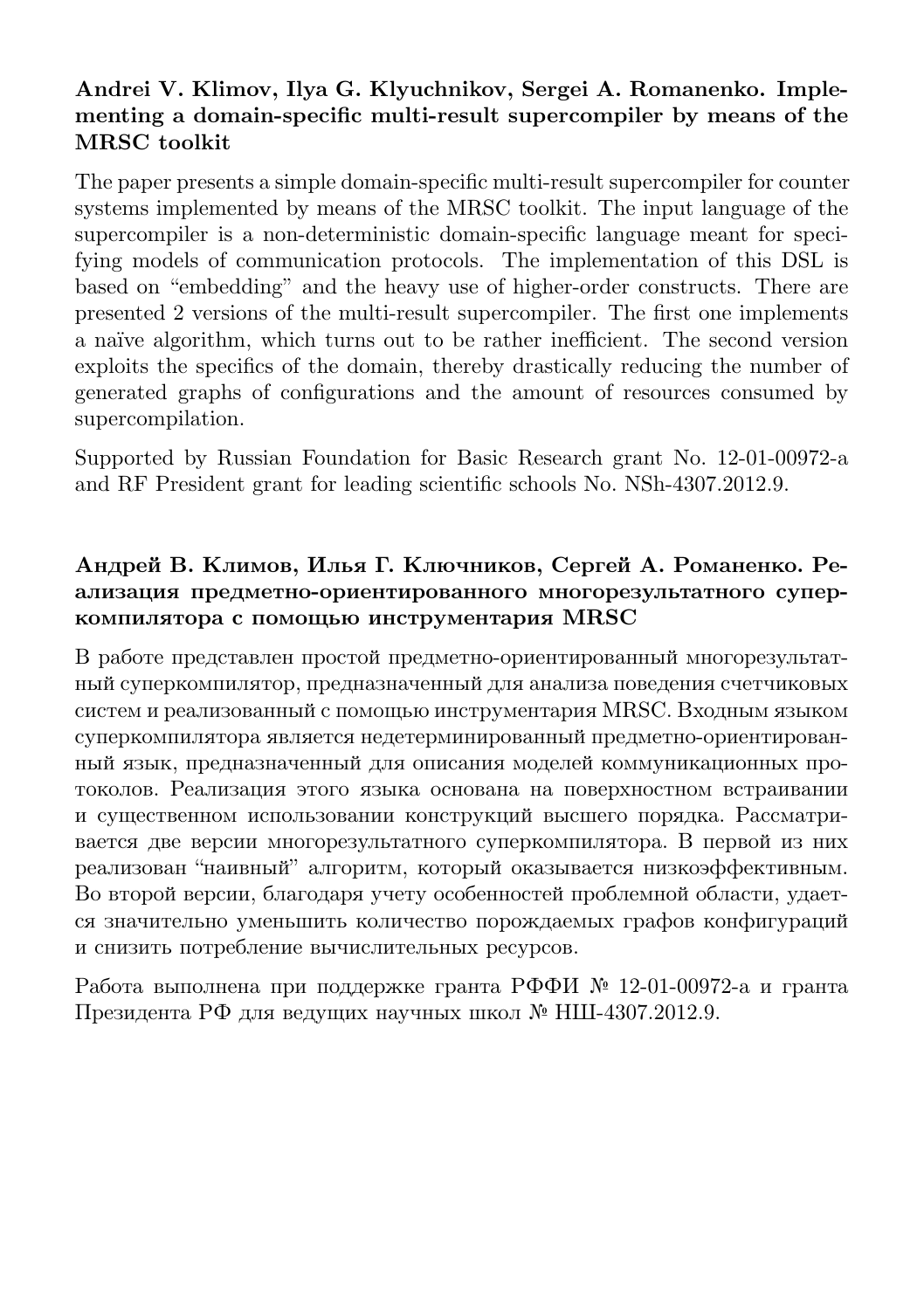### **Contents**

|   | 1 Introduction                                                                                             | 3              |
|---|------------------------------------------------------------------------------------------------------------|----------------|
|   | 2 Multi-result supercompilation from a bird's-eye view                                                     | 4              |
| 3 | Supercompilation for counter systems                                                                       | 6              |
|   | 4 A domain-specific input language and its implementation                                                  | 7              |
|   | 5 Operations over configurations                                                                           | 10             |
| 6 | Graph builder<br>6.1 From rewrite rules to an algorithm $\ldots \ldots \ldots \ldots \ldots \ldots$<br>6.2 | 12<br>12<br>13 |
|   | 7 Reducing the search space by taking into account the specifics of<br>the domain                          | 14             |
| 8 | Conclusions                                                                                                | 17             |
|   | 18<br>References                                                                                           |                |

## <span id="page-3-0"></span>1 Introduction

Supercompilation [\[22,](#page-19-0) [23\]](#page-19-1) is a program manipulation technique that was originally introduced by V. Turchin in terms of the programming language Refal (a first-order applicative functional language) [\[21\]](#page-19-2), for which reason the first supercompilers were designed and developed for the language Refal [\[20,](#page-19-3) [24,](#page-20-0) [16,](#page-19-4) [15\]](#page-19-5).

Further development of supercompilation led to a more abstract reformulation of supercompilation [\[18,](#page-19-6) [19,](#page-19-7) [5\]](#page-18-1). It particular, it was shown that supercompilation is as well applicable to non-functional programming languages (imperative and object-oriented ones) [\[7\]](#page-18-2).

Multi-result supercompilation is a technique of constructing supercompilers that, given an input program, are able to produce a set of residual programs, rather than just a single one [\[14,](#page-19-8) [9\]](#page-18-3).

Another line of development is domain-specific supercompilation for domainspecific languages, and, as has been shown in [\[12\]](#page-19-9), there are some cases where domain-specific supercompilation has certain advantages over general-purpose supercompilation.

- ∙ The tasks for a domain-specific supercompiler can be written in a domainspecific language in terms of a specific problem domain.
- ∙ The machinery of supercompilation can be simplified.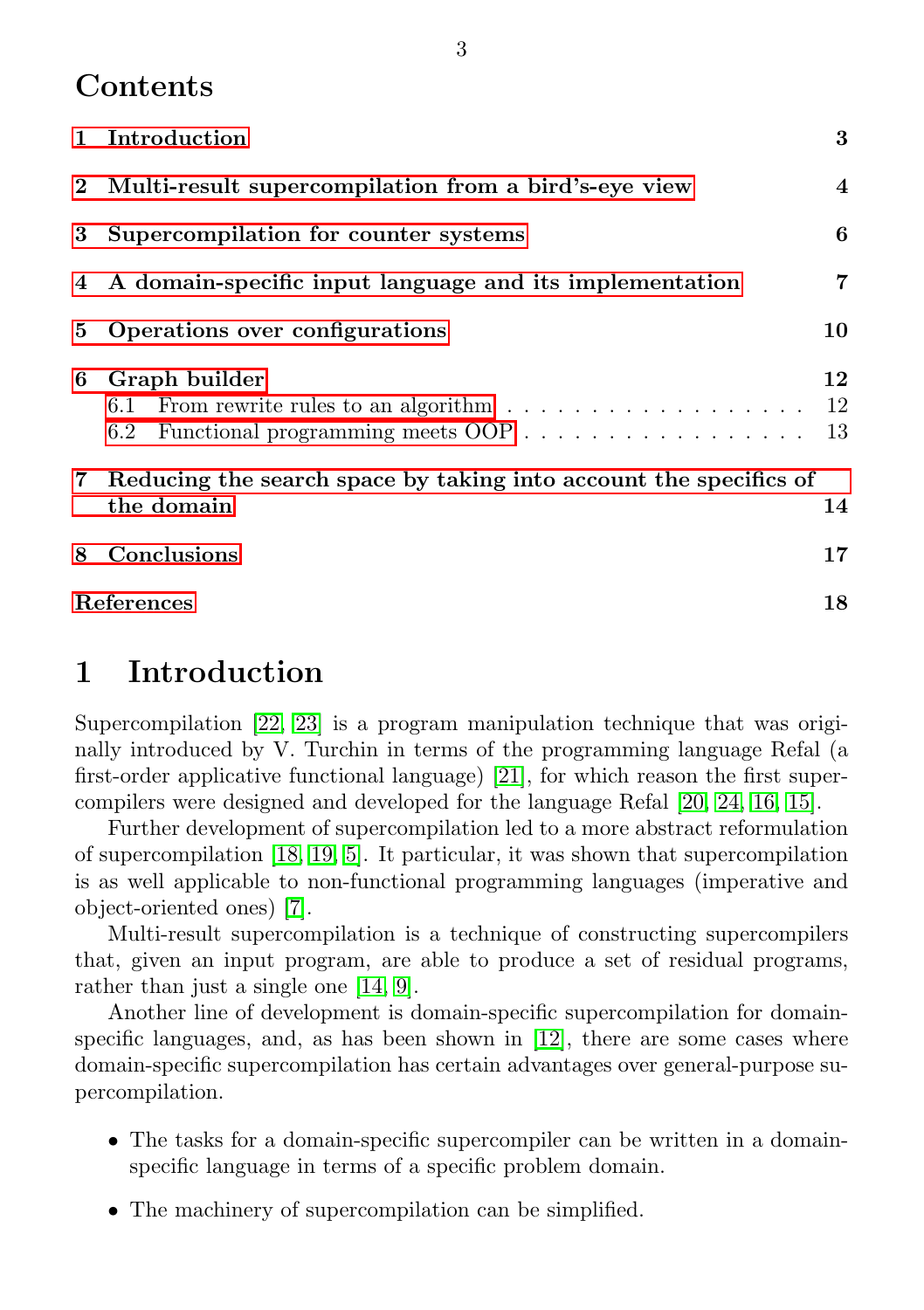∙ The amount of resources consumed by multi-result supercompilation can be significantly reduced by exploiting the knowledge about the specifics of the domain.

However, the main argument against domain-specific supercompilation is that, upon having designed and implemented a general-purpose supercompiler, we can apply it to various problems again and again (theoretically speaking, without any extra effort). While, in the case of domain-specific supercompilation, we have to develop a whole "zoo" of supercompilers tailored for different application areas.

Hence, the use of domain-specific supercompilation seems to be justified only in cases where the design and implementation of a domain-specific supercompiler would take a fraction of the effort needed for creating a general-purpose supercompiler.

The paper presents a simple domain-specific multi-result supercompiler [\[14,](#page-19-8) [12\]](#page-19-9) for counter systems [\[2,](#page-18-4) [7,](#page-18-2) [8,](#page-18-5) [6,](#page-18-6) [9,](#page-18-3) [11,](#page-19-10) [10\]](#page-18-7) implemented by means of the MRSC toolkit [\[13\]](#page-19-11). The input language of the supercompiler is a non-deterministic domain-specific language meant for specifying models of communication protocols. The implementation of this DSL is based on embedding [\[17,](#page-19-12) [4\]](#page-18-8) and the heavy use of higher-order constructs. There are presented 2 versions of the multiresult supercompiler. The first one implements a naïve algorithm, which turns out to be rather inefficient. The second version exploits the specifics of the domain, thereby drastically reducing the number of generated graphs of configurations and the amount of resources consumed by supercompilation.

The implementation of the aforementioned supercompilers takes only a few dozen lines of code, which is achieved by using prefabricated components provided by the MRSC toolkit [\[13\]](#page-19-11).

Thus it can be argued that the MRSC toolkit allows domain-specific multiresult supercompilers to be manufactured at low cost, making them a budget solution, rather than a luxury.

# <span id="page-4-0"></span>2 Multi-result supercompilation from a bird's-eye view

As was shown in [\[13\]](#page-19-11) various kinds of supercompilation (deterministic, nondeterministic and multi-result supercompilation) can be described by sets of rewrite rules. The rules corresponding to multi-result supercompilation are shown in Fig. [1.](#page-5-0) Given an (incomplete) graph of configurations  $q$ , the rules specify which new graphs of configurations can be produced from  $q$  by a single step of supercompilation.

Thus, the rules specify a relation on the set of graphs of configurations. However, when implementing a supercompiler, we need an *algorithm* which, given an initial configuration, generates a collection of completed graphs corresponding to the initial configuration.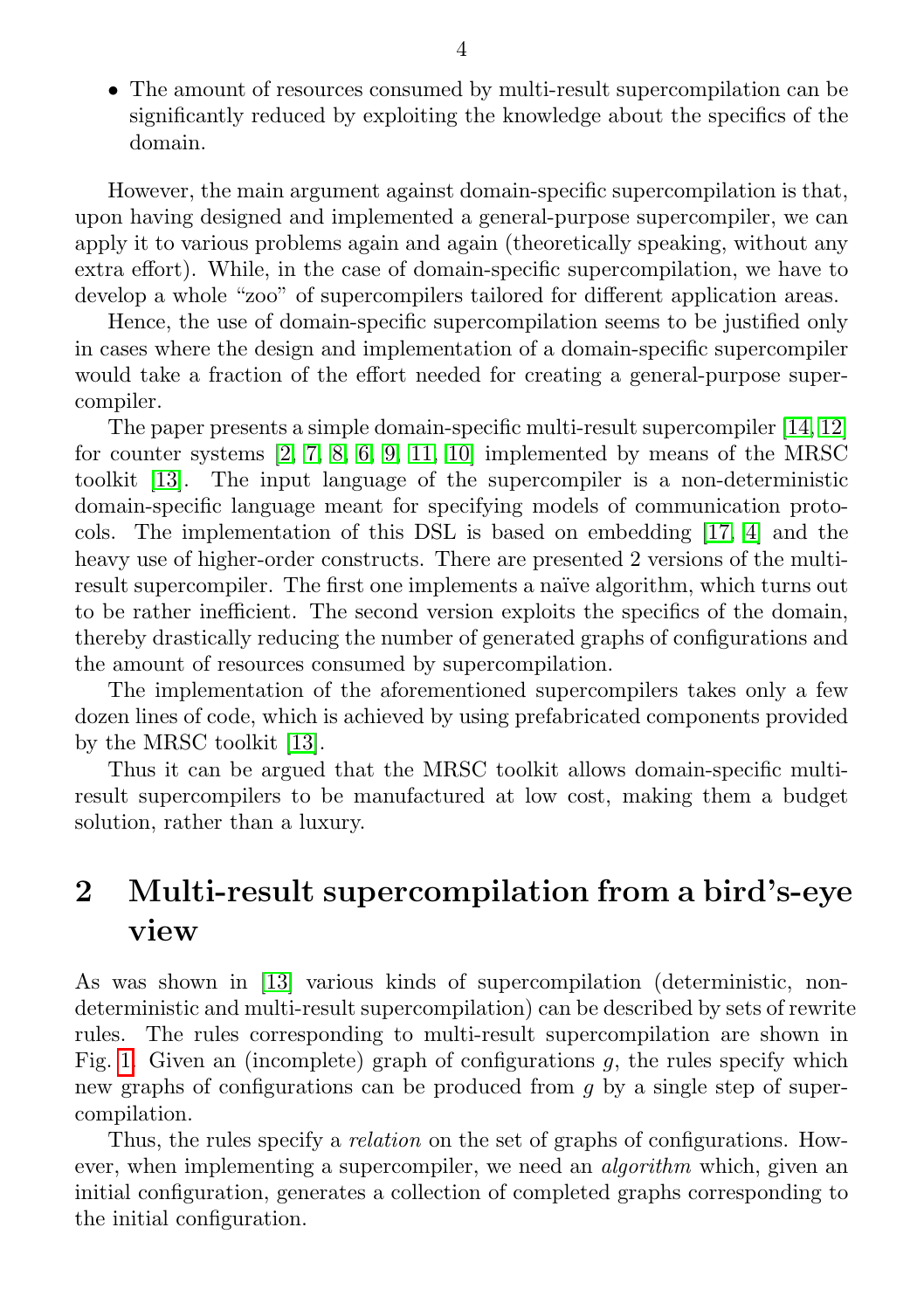<span id="page-5-0"></span>(Fold)  

$$
\frac{\exists \alpha : foldable(g, \beta, \alpha)}{g \to fold(g, \beta, \alpha)}
$$

(Drive) 
$$
\frac{\beta \alpha : foldable(g, \beta, \alpha) \quad \neg dangerous(g, \beta) \quad cs = driveStep(c)}{g \rightarrow addChildren(g, \beta, cs)}
$$

(Rebuild) 
$$
\frac{\exists \alpha : foldable(g, \beta, \alpha) \quad c' \in rebuildings(c)}{g \to rebuild(g, \beta, c')}
$$

Notation:

 $g$  – a current graph of configurations

 $\beta$  – a current node in a graph of configurations

 $c - a$  configuration in a current node  $\beta$ 

#### Figure 1: Multi-result supercompilation specified by rewrite rules

The core of the MRSC toolkit implements an iterative algorithm that maintains a collection  $U$  of incomplete graphs of configurations. At the start,  $U$  contains a single graph whose single node contains the initial configuration.

At every step, the algorithm selects an incomplete graph  $q$  in the collection. Let  $D = \{g_1, \ldots, g_n\}$  be the collection of graphs that can be immediately derived from  $q$  by applying one of the rules (Fold, Drive or Rebuild). The supercompiler removes  $g$  from  $U$ , generates the collection  $D$  and inspects the graphs in  $D$  to see which ones are completed. The completed graphs are "final products" of the supercompiler and need not be further processed. As regards the incomplete graphs appearing in  $D$ , they are added to the collection  $U$ .

When the collection  $U$  becomes empty, the algorithm terminates.

There are a number of subtle points in which this algorithm differs from those used by classic single-result supercompilers.

- ∙ The algorithm deals with a collection of incomplete graphs, rather than with a single graph. At every step, one of the graphs produces a number of "descendants" and "dies out", while in the case of single-result supercompilation, there is a single graph that "grows" and "evolves" until it becomes completed.
- Upon selecting a graph q in the collection U, the algorithm tries to apply each of the rules Fold, Drive and Rebuild to  $q$ . However, some rules may turn out to be inapplicable. In the extreme case, when no rule is applicable,  $q$  just "dies out", without producing descendants. Thus the size of the collection  $U$  gets reduced, which, in the long run, leads to the termination of the algorithm.
- ∙ The rules Drive and Rebuild can be triggered simultaneously, while in the case of single-result supercompilation driving and rebuilding are mutually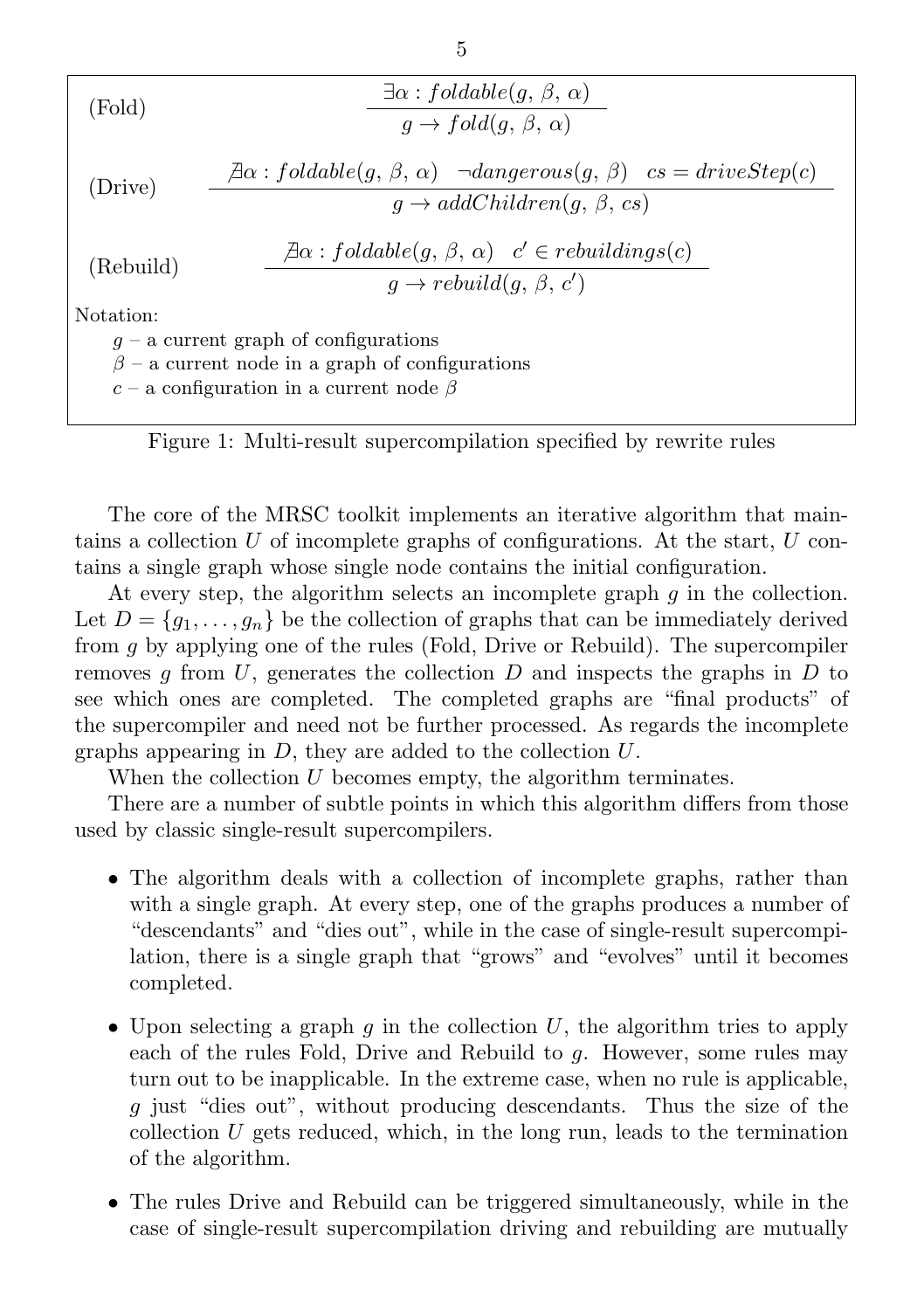exclusive.

- ∙ The whistle controls the applicability of the rules, but has no effect on the results they produce. In particular, in contrast to single-result supercompilation, the whistle need not to take care of how and where to generalize configurations.
- ∙ Generalization is only performed for the leaves of graphs of configurations. Thus, in contrast to single-result supercompilation, there never arises a need to perform the upper rebuilding of a graph of configurations (a rollback to  $\alpha$ ), which consists in the deletion of all successors of the node  $\alpha$ , followed by the replacement of a configuration  $c$  in  $\alpha$  with a configuration  $c'$ .

Hence, as paradoxical as it may seem, the anatomy of multi-result supercompilation, in some respects, is simpler than that of single-result supercompilation.

### <span id="page-6-0"></span>3 Supercompilation for counter systems

One of the applications of multi-result supercompilation is the verification of cache coherence and communication protocols modeled by counter systems [\[2\]](#page-18-4). Which of the techniques used by general-purpose supercompilers are really essential for the analysis of counter systems? This question was investigated by Klimov, who developed several specialized supercompilation algorithms, which were proven to be correct, always terminating, and able to solve reachability problems for a certain class of counter systems [\[7,](#page-18-2) [8,](#page-18-5) [6,](#page-18-6) [9,](#page-18-3) [11,](#page-19-10) [10\]](#page-18-7).

It was found that, in the case of counter systems, the supercompilation algorithm can be simplified in the following ways.

- It is sufficient to deal with configuration of the form  $(a_1, \ldots, a_n)$ , whose each component  $a_i$  is either a natural number N, or the symbol  $\omega$ .
- ∙ As regards driving, it is sufficient to deal with tests of the form either  $e = N$ , or  $e \geq N$ , where N is a natural number and e is an arithmetic expression that can only contain the operators  $+$ ,  $-$ , natural numbers and  $\omega$ . The operations on arguments with  $\omega$  are performed in the following way:  $\omega \ge N =$ True and  $\omega + N = \omega - N = \omega + \omega = \omega$ .
- All generalizations of a configuration  $c$  can be obtained by replacing some numeric components of  $c$  with  $\omega$ .
- ∙ The termination of the supercompilation algorithm is ensured by means of a very simple whistle: if a component of a configuration is a natural number n, and  $n \geq l$ , where l is a constant given to the supercompiler as one of its input parameters, then the configuration is declared to be "dangerous". It can be easily seen that, given an  $l$ , the set of "non-dangerous" configurations is finite.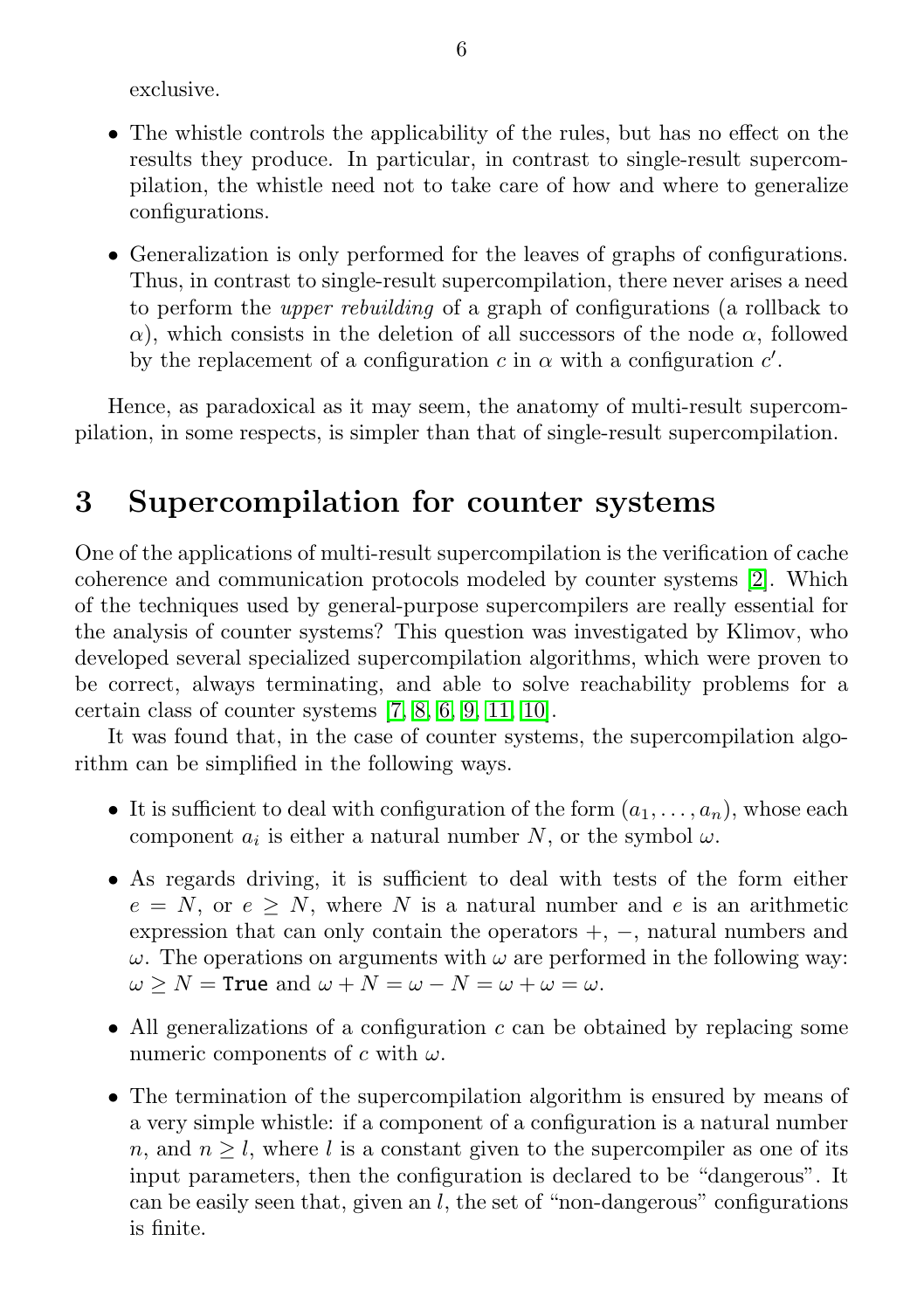In the following sections we present an implementation of a domain-specific multi-result supercompiler for counter systems that has been used for producing minimal graphs of configuration for a number of protocols [\[12\]](#page-19-9). The implementation is based on the use of prefabricated components provided by the MRSC toolkit [\[13\]](#page-19-11). The source codes of the MRSC toolkit and of the supercompiler can be found at <https://github.com/ilya-klyuchnikov/mrsc>.

# <span id="page-7-0"></span>4 A domain-specific input language and its implementation

```
package mrsc.counters
case object MSI extends Protocol {
 val start: Conf = List(Omega, 0, 0)val rules: List [ TransitionRule] = List (
   {case List(i, m, s) if i > = 1 => List(i + m + s - 1, 1, 0)},
   {case List(i, m, s) if s > = 1 => List(i + m + s - 1, 1, 0)},
   {case List(i, m, s) if i > = 1 \Rightarrow List(i - 1, 0, m + s + 1)}
 )
 def unsafe(c: Conf) = c match {
   case List(i, m, s) if m \ge 1 && s \ge 1 => true
   case List(i, m, s) if m \ge 2 => true
   case \_}
}
```
Figure 2: MSI protocol: a protocol model in form of a DSL program

```
package mrsc
package object counters {
  type Conf = List[Expr]type TransitionRule = PartialFunction [Conf , Conf]
  implicit def intToExpr(i: Int): Expr = Num(i)}
```
Figure 3: Package mrsc.counters: declarations and implicit conversions

We consider a domain-specific supercompiler for counter systems, which takes as input a specification of a communication protocol written in a domain-specific language (DSL). Fig. [2](#page-7-1) shows a model of the MSI protocol in form of a DSL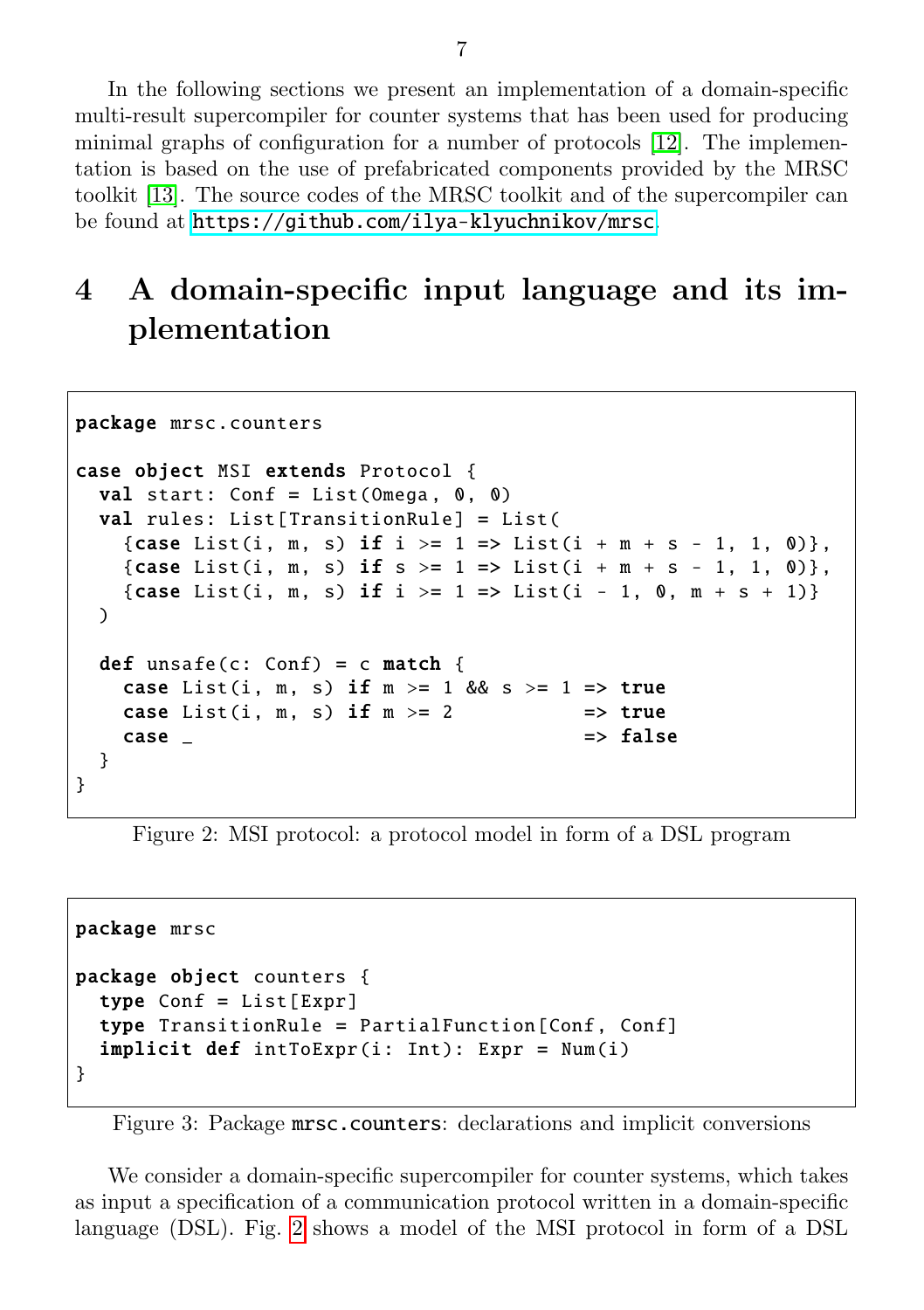```
package mrsc.counters
trait Protocol {
  val start: Conf
  val rules: List[ TransitionRule ]
  def unsafe(c: Conf): Boolean
  def isabelleEncoding: String
  def name: String
}
sealed trait Expr {
  def +( comp: Expr ): Expr
  def -(comp: Expr): Expr
  def \geq=(i: Int): Booleandef == (i: Int): Boolean}
case class Num(i: Int) extends Expr {
  def +(comp: Expr) = comp match {
    case Omega => Omega
    case Num(i) \implies Num(i + i)}
  def -(comp: Expr) = comp match {
    case Omega => Omega
    case Num(i) \implies Num(i - i)}
  def ===(j: Int) = i = == j
  def >= (i: Int) = i >= j}
case object Omega extends Expr {
  def +(comp: Expr) = Omega
  def -(comp: Expr) = Omega
  def \geq=(comp: Int) = truedef == (j: Int) = true}
```
Figure 4: DSL for specifying counter systems: its implementation in Scala

program. Additional examples of protocol models with an explanation of the meaning of DSL programs can be found in [\[12\]](#page-19-9).

Note that this DSL is far from being ideal, as some constructs look somewhat awkward. For example, each rule starts with the combination case List $(i, m, m)$ s) if, which, for example, could be shortened to (i, m, s) |. Moreover, the size of the program could be further reduced by specifying the list of variables  $(i, j)$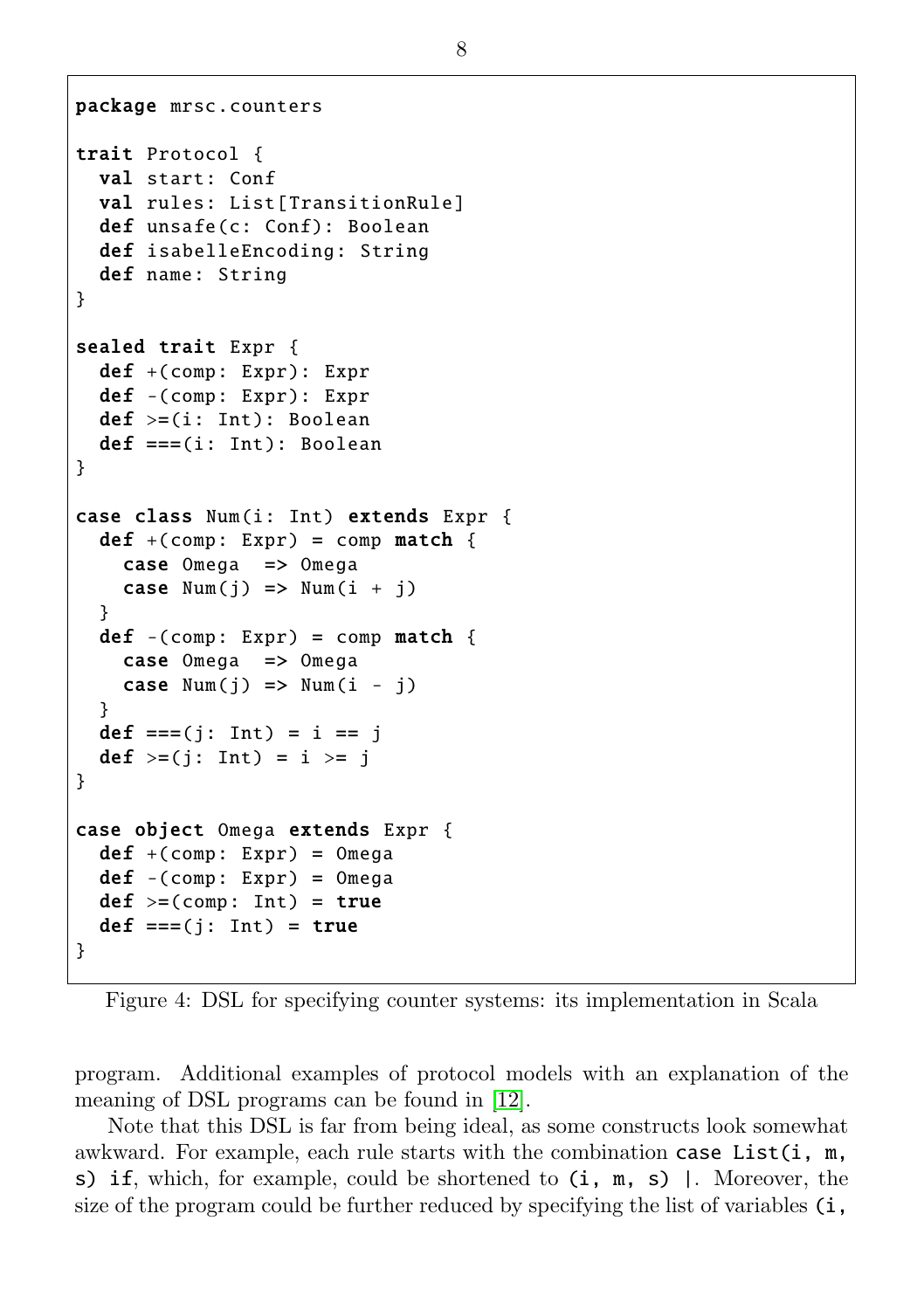m, s) once, at the beginning of the program, instead of repeating it in every rule. However, we have preferred not to implement these improvements just because they are easy to implement in the language Scala [\[17\]](#page-19-12) by using a number of standard tricks [\[4\]](#page-18-8). Since, at the moment, our goal is to show how a domainspecific supercompiler can be implemented by means of MRSC, we have chosen to minimize the DSL-related parts of the supercompiler.

Thus the implementation of the DSL has been reduced to a bare minimum and takes only a few lines of code (see Fig. [3\)](#page-7-2). A "configuration" is a list of "expressions", and a "transition rule" is a partial function taking a configuration to another configuration. Why has this function to be partial? Just because a transition rule may not be applicable to a configuration, in which case the function is not defined for this configuration. Otherwise, if a rule is applicable to a configuration, it produces a single configuration. Note that the supercompiler deals with configurations that does not contain variables, for which reason the edges in graphs of configurations do not have to be labeled with conditions on variables.

We exploit the fact that, in Scala, the construct case  $p$  if  $c \Rightarrow e$ , where p is a pattern, c a condition, and e an expression, defines an anonymous partial function. If the function's arguments matches  $p$  and satisfies  $p$ , then the function returns the value obtained by evaluating  $e$ . Otherwise, the function is undefined for this argument. Therefore, a transition rule can just be written as case p if  $c \Rightarrow e$ .

A task for our domain-specific supercompiler comprises the following parts.

- ∙ start an initial configuration.
- ∙ rules a list of transition rules.
- ∙ unsafe a predicate that determines whether a configuration is "unsafe".

The predicate unsafe is a domain-specific part of a supercompilation task, and is used for determining whether a graph of configurations contains "unsafe" configurations, or not.

A formal definition of the notion of "a protocol model" is given in Fig. [4](#page-8-0) in form of the trait Protocol. A protocol model is a task for the supercompiler, but, on the other hand, can be regarded as a program in a domain-specific language.

Note that a DSL program is not a first-order value (as is implicitly assumed in the classic formulation of the Futamura projections [\[3\]](#page-18-9)), but rather is a mixture of first-order values (numbers, lists) and higher-order values (functions). This approach is close to the DSL implementation technique known as "embedding" [\[4\]](#page-18-8). Since the embedded DSL inherits the constructs of its host language Scala, its implementation is so trivial, taking about 10 lines of code.

To be fair, we should note that the DSL's implementation is based on the use of "expressions" (Expr), whose implementation additionally takes about 20 lines of code (and will be described in the next sections). However, expressions are used not only in DSL programs, but also as components of configurations.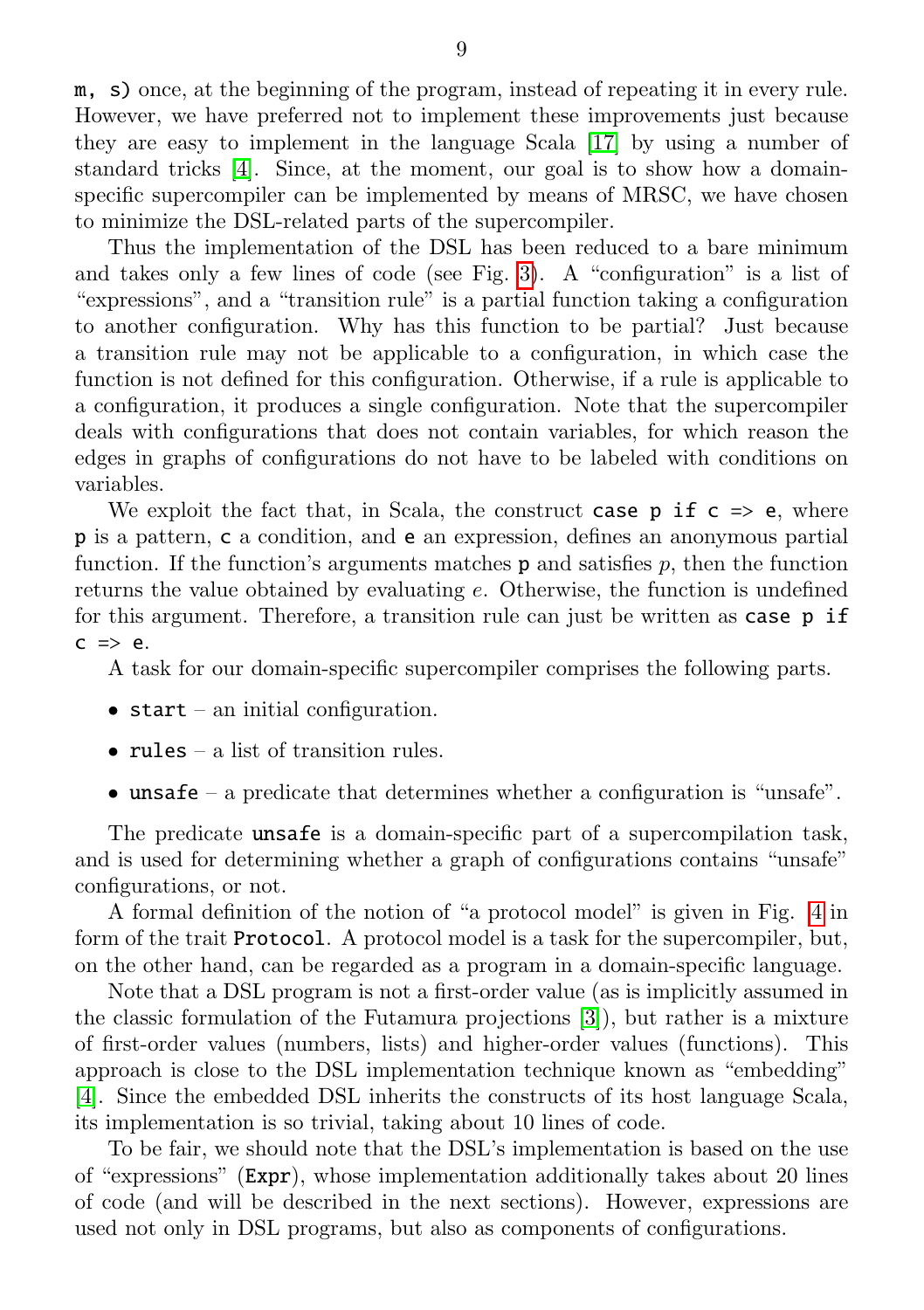#### 10

### <span id="page-10-0"></span>5 Operations over configurations

As has been pointed out in Section [3,](#page-6-0) a configuration has the form  $(a_1, \ldots, a_n)$ , where each component  $a_i$  is either a natural number N, or the symbol  $\omega$ . In the Scala implementation, a configuration is represented by a list of "expressions" of type Expr (see Fig. [4\)](#page-8-0).

The type Expr is declared as a trait with 2 subtypes: the class Num, representing natural numbers, and the object **Omega**, representing the symbol  $\omega$ . There are defined the following operations over values of the type Expr: + (addition), - (subtraction),  $\geq$  (comparison  $\geq$ ) and === (the test for equality =). The equality operation is denoted by  $==$ , because  $==$  and  $=$  are used in Scala programs for other purposes.

Note that, when an operand of an operation is the symbol  $\omega$  (representing an arbitrary natural number), the result of the operation is an "upper approximation". For instance,  $\omega > N$  is assumed to be true for any natural number N, since the conditions of that kind are used for deciding whether a rule can be triggered? Since  $\omega$  is a wildcard representing an arbitrary natural number  $N'$ , and  $N' \geq N$ is true for some  $N'$ , the rule may be applicable in some cases. Hence, to be on the safe side,  $\omega > N$  is assumed to be true.

Thus, in Fig. [3](#page-7-2) and [4,](#page-8-0) we now have a complete implementation of the DSL for formulating tasks for the supercompiler. At the same time we get an implementation of the language of configurations and of a number of operations over components of configurations, which will be used in the implementation of driving.

Besides driving, the supercompiler has to perform two more operations: testing whether a configuration  $c_1$  is an instance of a configuration  $c_2$ , and enumerating all possible generalizations of a configuration  $c$ . An implementation of these operations is shown in Fig. [5.](#page-11-1)

The function **instance Of** tests whether a configuration **c1** is an instance of a configuration c2.

The function genExpr generates all possible generalization of an expression (which is a component of a configuration). Note that the original expression is included into the set of generalization. The set of generalization of the symbol  $\omega$  contains only the symbol  $\omega$ , while the set of generalizations of a number N consists of two elements: N and  $\omega$ .

The function gens generates the set of all possible generalizations of a configuration  $c$ . Note that  $c$  is not included into this set.

The function **oneStepGens** generates the set of all generalizations of a configurations  $c$  that can be produced by generalizing a single component of  $c$ . This function will be used in the optimized version of the supercompiler described in Section [7.](#page-14-0)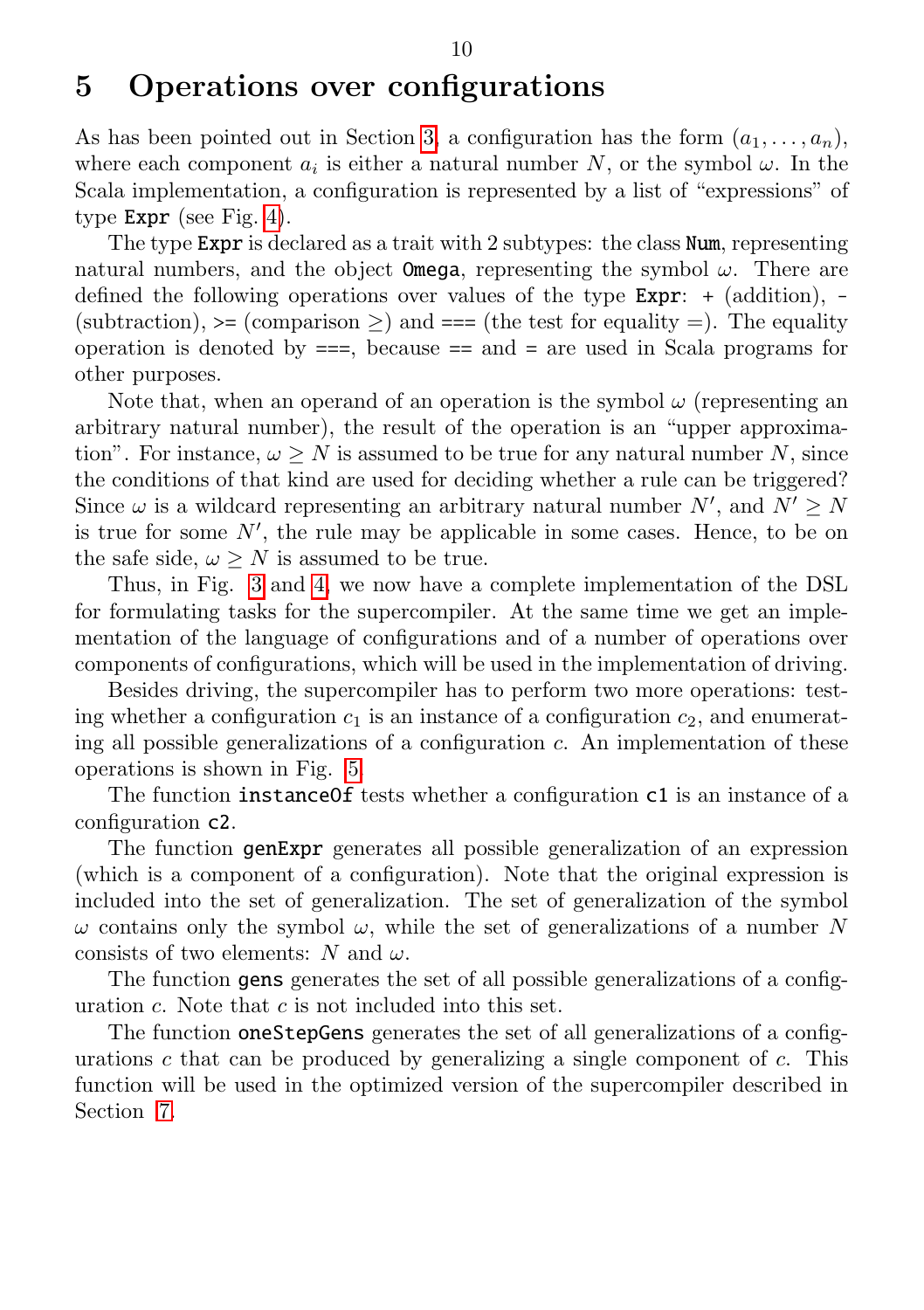```
package mrsc.counters
object Conf {
  def instanceOf(c1: Conf, c2: Conf): Boolean =
    (cl, c2).zipped. for all ((e1, e2) => e1 == e2 || e2 == Omega)def gens(c: Conf) =
    product(c map genExpr) - c
  def oneStepGens(c: Conf): List[Conf] =
    for (i \le- List.range (0, c.size) if c(i) != Omega)
      yield c.updated(i, Omega)
  def product[T](zs: List[List[T])): List[List[T]] = zs match {case Nil \Rightarrow List(List())
    case x :: xs => for (y \le x; ys \le - product(xs)) yield y :: ys}
  private def genExpr(c: Expr): List[Expr] = c match {
    case Omega => List(Omega)
    case Num(i) if i \ge 0 \Rightarrow List(Omega, Num(i))case v \Rightarrow List(v)
  }
}
```
Figure 5: Operations over configurations: testing for instances and building generalizations

```
trait GraphRewriteRules [C, D] {
  type N = SNode[C, D]type G = SGraph[C, D]type S = GraphRewriteStep [C, D]def steps(g: G): List[S]
}
case class GraphGenerator [C, D]
  (rules: GraphRewriteRules [C, D], conf: C)
  extends Iterator[SGraph[C, D]] { ... }
```
<span id="page-11-0"></span>Figure 6: MRSC "middleware" for supercompiler construction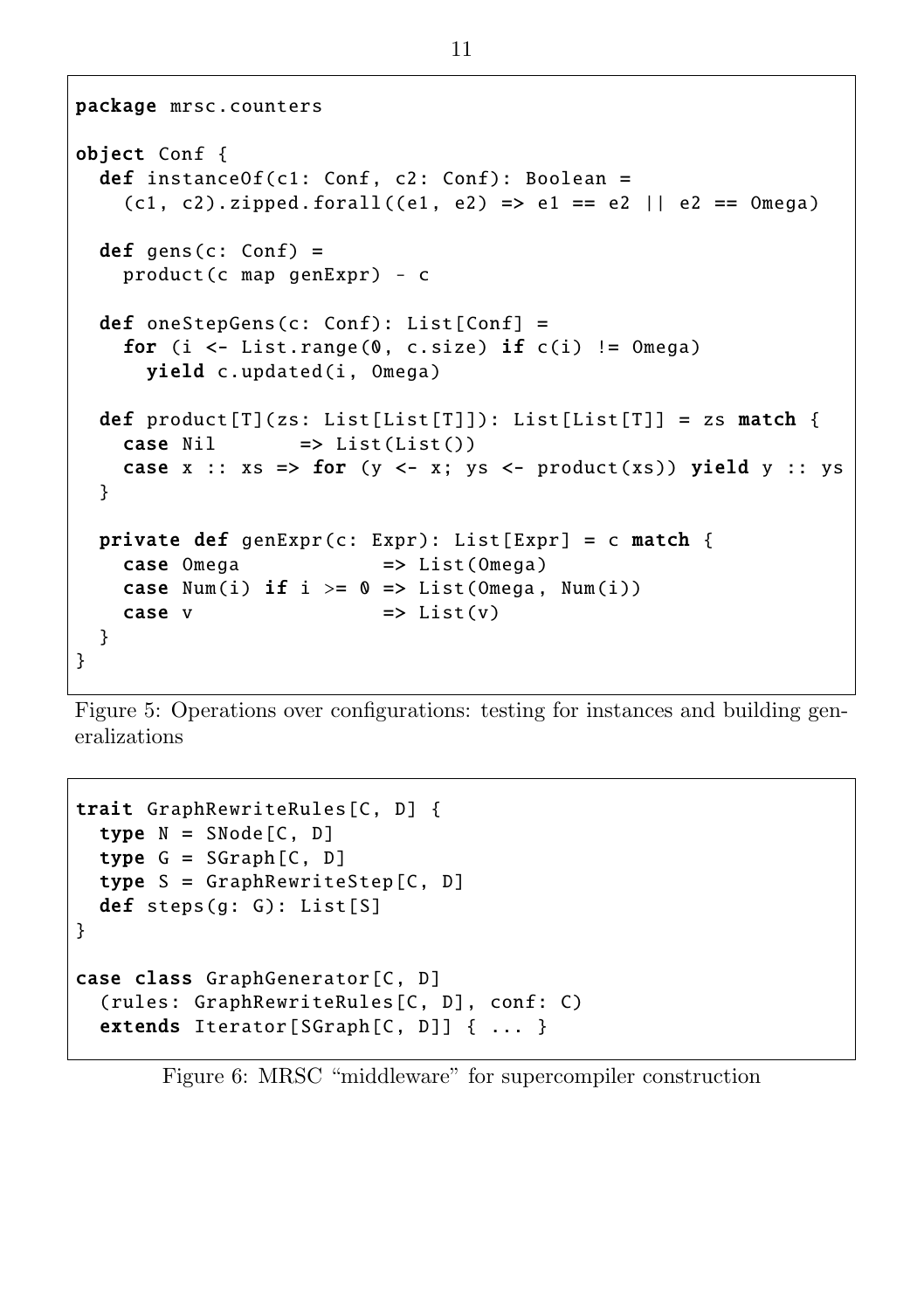### 6 Graph builder

#### <span id="page-12-0"></span>6.1 From rewrite rules to an algorithm

Technically, a supercompiler written using MRSC is based upon two components shown in Fig. [6:](#page-11-2) GraphRewriteRules and GraphGenerator [\[13\]](#page-19-11).

The trait GraphRewriteRules declares the method steps, which is used in the main loop of supercompilation for obtaining all graphs that can be derived from a given incomplete graph  $q$  by applying the rewrite rules Fold, Drive and Rebuild shown in Fig. [1.](#page-5-0) Namely,  $\mathsf{steps}(q)$  returns a list of "graph rewrite steps" [\[13\]](#page-19-11). Then the graph generator applies each of these "steps" to the graph  $q$  to produce the collection of the descendants of  $q$ .

A concrete supercompiler is required to provide an implementation for the method steps. The class GraphGenerator, by contrast, is a ready-to-use component: it is a constituent part of any supercompiler built on top of MRSC.

In the case of supercompilation for counter systems the method steps can be straightforwardly implemented as shown in Fig. [7.](#page-13-1)

The methods fold, drive and rebuild correspond to the rewrite rules Fold, Drive and Rebuild (Fig. [1\)](#page-5-0). Since the rewrite rules are independent from each other, the body of the method (steps) could have been defined in the following trivial way:

#### $fold(g)$  ++  $rebuild(g)$  ++  $drive(g)$

However, we have preferred to slightly optimize the implementation by taking into account that the rule Fold is mutually exclusive with the rules Drive and Rebuild. Another subtle point is that, in general, the rule Fold is non-deterministic, because the current configuration may be foldable to several configurations in the graph. Thus, the rule Fold may be applicable in zero, one or more ways. However, in the case of counter systems, all variants of folding are equally good. For this reason, in the implementation in Fig. [7,](#page-13-1) the method fold returns no more than one variant of folding, the type of the results being Option[S], rather than List[S]. And the rules Drive and Rebuild are only applied if fold returns zero results.

The implementations of the methods fold and rebuild are straightforward.

The method dangerous implements the whistle suggested by Klimov [\[6,](#page-18-6) [11,](#page-19-10) 10. a configuration is considered as "dangerous" if it contains a number  $N$ , such that  $N \geq l$ , where l is a constant given to the supercompiler as one of its input parameters.

The implementation of the method **drive** uses an auxiliary method **next**, which tries to apply all transition rules to a configuration  $c$ . If a rule is applicable, it returns a configuration  $c'$ , in which case the pair  $(c',$  ()) is included in the list returned by next. In general, this pair has the form  $c', d$ , where  $c'$  is the new configuration and  $d$  the label for the edge entering the node containing the configuration c'. But, in the case of counter systems, edges need not be labeled, for which reason we put the placeholder () in the second component of the pair.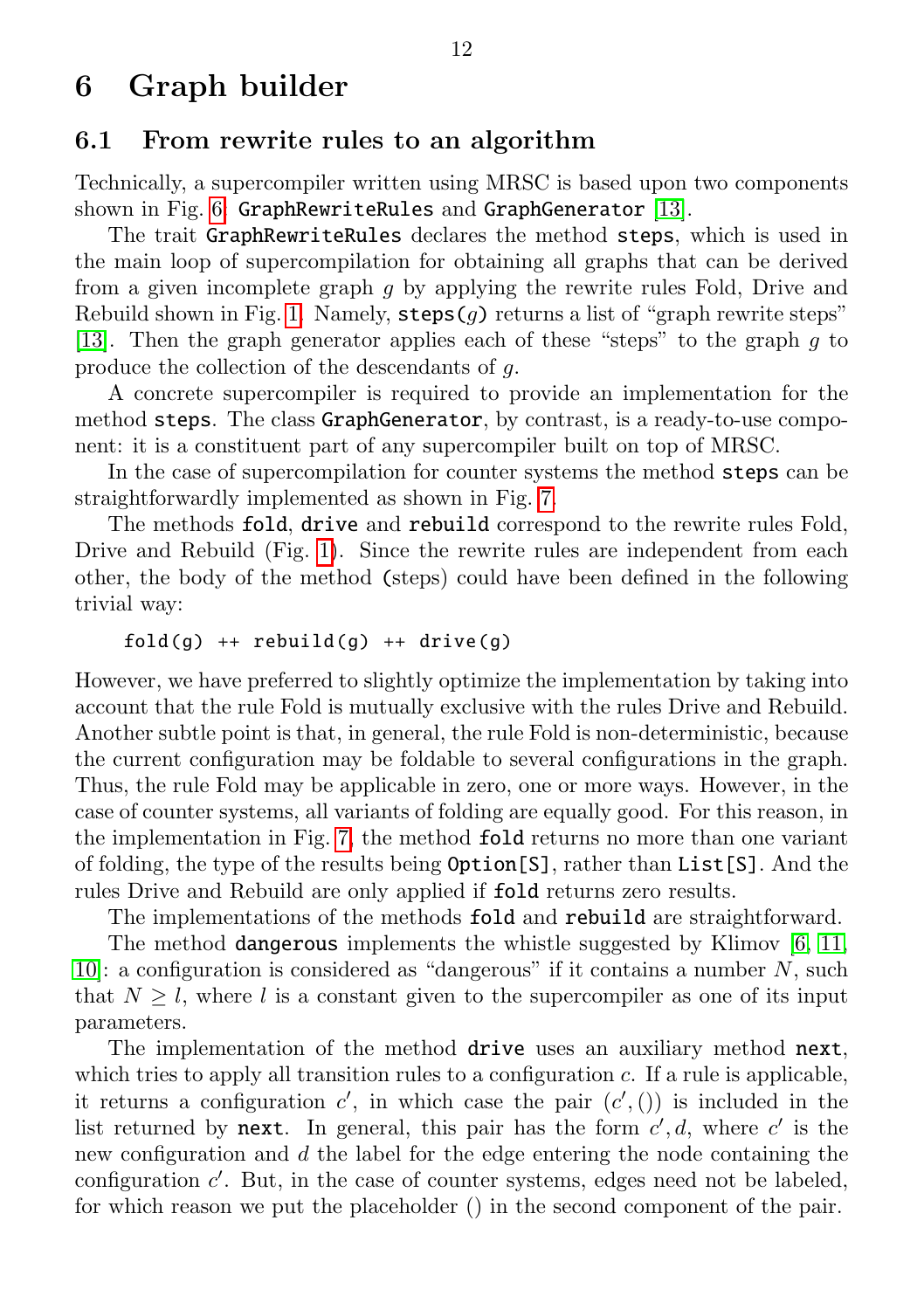```
package mrsc.counters
class MRCountersRules (protocol: Protocol , l: Int)
  extends GraphRewriteRules [Conf , Unit] {
  override def steps(q: G): List[S] =
    fold(q) match {
      case None \Rightarrow rebuild(g) ++ drive(g)
      case Some(s) \Rightarrow List(s)}
  def fold(q: G): Option[S] = {
    val c = a. current. conf
    for (n \leq -q.\text{completeNodes.find}(n \Rightarrow \text{instanceOf}(c, n.\text{conf})))yield FoldStep(n.sPath)
  }
  def drive(g: G): List[S] =if ( dangerous (g)) List ()
    else List(AddChildNodesStep(next(g.current.conf)))
  def rebuild(g: G): List[S] =
    for (c \leq -gens(g.current.comf))yield RebuildStep (c): S
  def dangerous (g: G): Boolean =
    g.current.conf exists
      { case Num(i) => i >= 1; case Omega => false }
  def next(c: Conf): List[(Conf, Unit)] =
    for (Some(c) \leftarrow protocol.rules-map(.lift(c)))
      yield (c, ())}
```
Рис. 7: Graph rewrite rules: an implementation for counter systems

#### <span id="page-13-0"></span>6.2 Functional programming meets OOP

Note that the MRSC toolkit [\[13\]](#page-19-11) provides infrastructure for writing supercompilers in "functional" style. Graphs of configurations are never "transformed": an incomplete graph  $g$  produces descendants and "dies out". In the implementation, however, the descendants of a graph  $g$  share some parts of their parent  $g$ , which enables the supercompiler to deal with thousands of graphs.

Thus, in the case of multi-result supercompilation, this functional approach has certain advantages over the imperative-style approach based on the language SCPL suggested by Turchin [\[23\]](#page-19-1).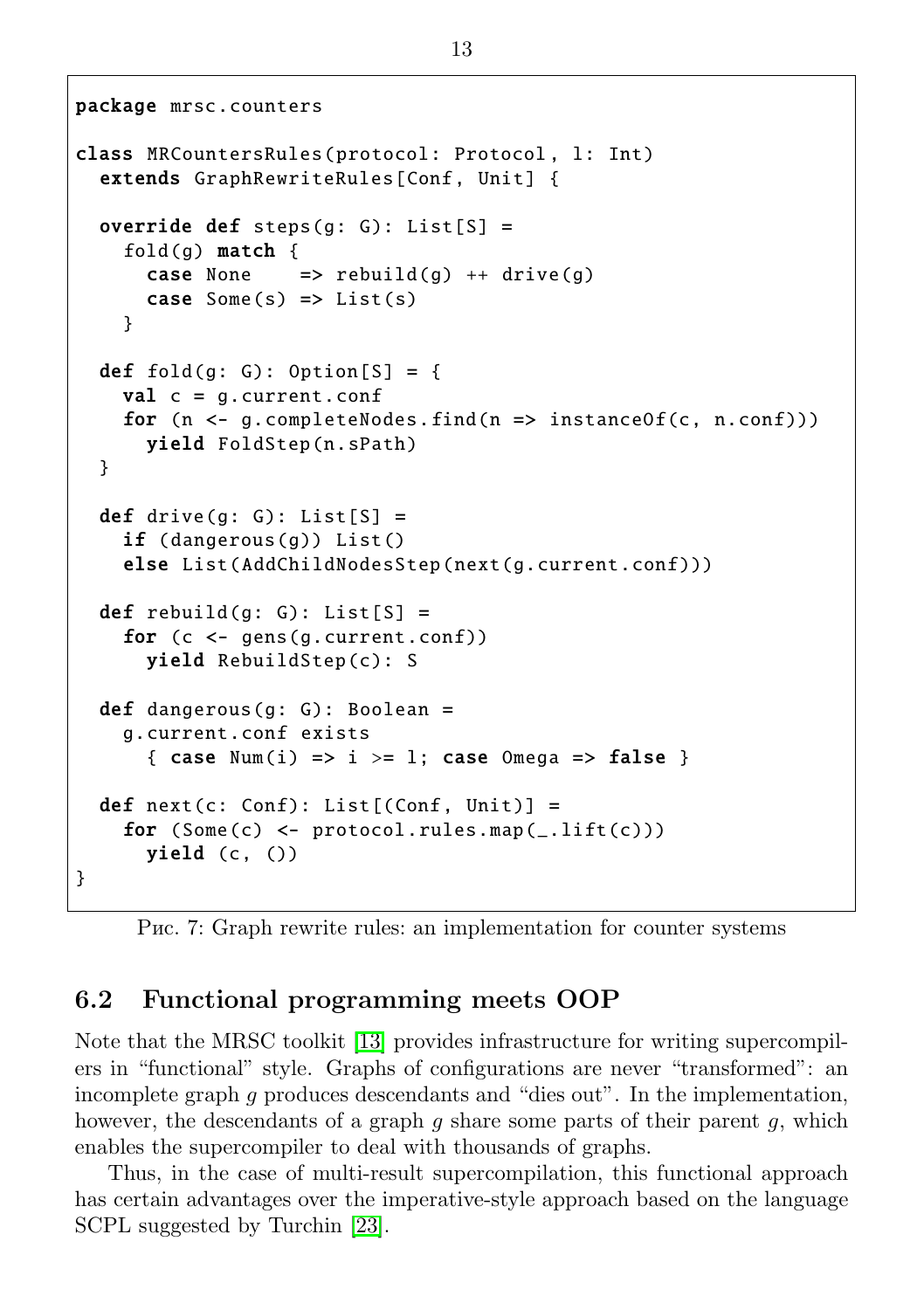```
package mrsc.counters
class SRCountersRules (protocol: Protocol , l: Int)
  extends MRCountersRules (protocol , l) {
  def genExpr(e: Expr): Expr =
    if (e \ge 1) Omega else e
  override def rebuild(g: G): List[S] =
    if (dangerous(g))List(RebuildStep(g.current.conf.map(genExpr)))
    else List ()
}
```
Рис. 8: Graph rewrite rules: an implementation for single-result supercompilation

The MRSC toolkit exploits the fact that the language Scala integrates objectoriented and functional features. This enables supercompilers to be produced by reusing the components provided by the MRSC toolkit and to create specialized components for specific problem domains. Besides, if we have to implement several variations of a supercompiler their common parts can be easily shared. For example, Fig. [8](#page-14-1) shows an implementation of a single-result supercompilation algorithm developed by Klimov [\[6,](#page-18-6) [11,](#page-19-10) [10\]](#page-18-7). This implementation has been produced by subclassing the multi-result supercompiler in Fig. [7,](#page-13-1) and as can be easily seen, most part of the code is shared between the two supercompilers.

Another useful feature of Scala are traits. Instead of implementing a supercompiler as a monolithic class, we could have separated the implementations of driving, rebuilding and the whistle into a number of trait. This approach gives an opportunity to define several variants of driving, rebuilding and the whistle, and then produce different variations of the supercompiler by trying various combinations of traits. But this topic is beyond the scope of the present work.

# <span id="page-14-0"></span>7 Reducing the search space by taking into account the specifics of the domain

The main drawback of the naïve multi-result supercompiler presented in Fig. [7](#page-13-1) is that, when used for the verification of a protocol, it may consider thousands (or even millions) of graphs, thereby consuming considerable resources.

However the search space can be drastically reduced by taking into account the specifics of the problem domain. In the case of counter systems this is achieved by implementing the following optimizations [\[12\]](#page-19-9).

∙ Filtering graphs of configurations, rather than residual programs. When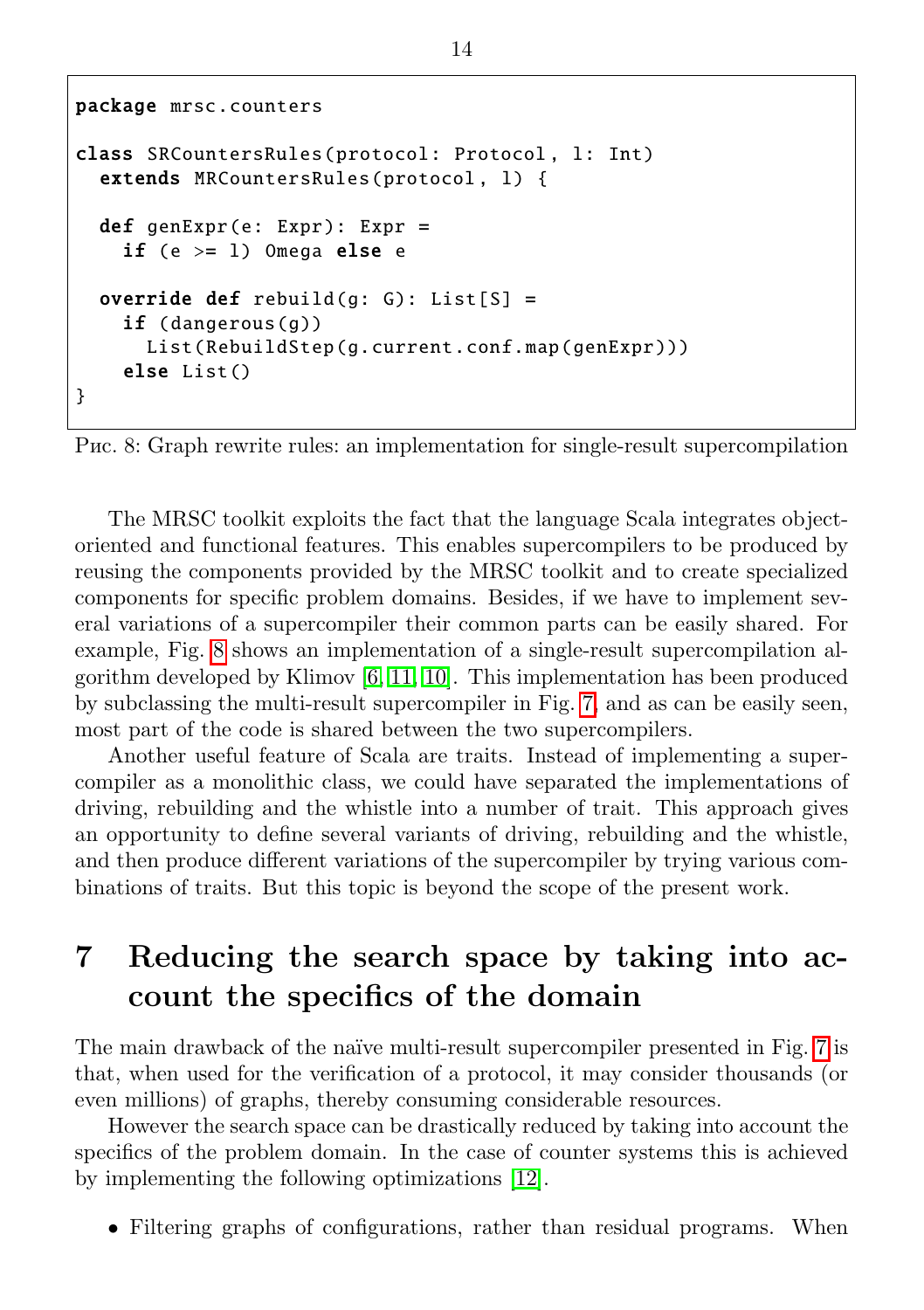supercompilation is used for solving a "reachability problem" (e.g. proving the fact that unsafe states are unreachable), the graphs containing unsafe configurations can be discarded, without transforming them into residual programs.

- ∙ A graph containing an unsafe configuration can be immediately discarded, even if this graph is incomplete. Thereby the search space is reduced, because the supercompiler does not have to consider the graphs that would be derived from this graph. This optimization exploits the *monotonicity* of the predicate **unsafe**: if a configuration  $c$  is an instance of a configuration  $c'$ , and if unsafe c is true, then unsafe c' is also true. In addition, during multi-result supercompilation, a configuration  $c$ , appearing in a graph, can be removed only by replacing  $c$  with a more general configuration  $c'$ . Hence, if a graph  $q$  contains an unsafe configuration, all graphs that could be derived from  $q$  would contain at least one unsafe configuration. Therefore, there is no point in trying to complete this graph.
- ∙ The number of graphs considered during supercompilation can be reduced by performing only "one-step" generalizations, which amount to replacing a single numeric component N in a configuration with the symbol  $\omega$ . This is correct, because any generalization can be achieved by a sequence of onestep generalizations.
- ∙ If multi-result supercompilation is used for finding completed graphs of minimum size, there is no point in considering incomplete graphs that are too big. Namely, if the supercompiler have already found a complete graph (without unsafe configurations) whose size is maxSize, all incomplete graphs whose size is greater than **maxSize** can be discarded. This optimization exploits the monotonicity of multi-result supercompilation: the descendants of a graph  $q$  cannot be smaller in size than their parent  $q$ .

Fig. [9](#page-16-0) shows the supercompiler for counter systems that has been produced from the supercompiler in Fig. [7](#page-13-1) by implementing the aforementioned optimizations. Technically, the improved supercompiler is implemented as the class FastMRCountersRules, which is a subclass of MRCountersRules.

The main loop of the optimized supercompiler is shown in Fig. [10.](#page-16-1) Complete graphs are produced by the iterator graphs by demand. Since the goal is to find a graph of minimum size, the variable minGraph contains the smallest of the graphs that have been encountered.

Now let us consider the internals of the class FastMRCountersRules.

The variable **maxsize** holds the maximum size of graphs that are worth considering: if the supercompiler encounters a graph whose size exceeds maxSize, this graph is discarded (see the definition of the method steps).

The method rebuild is redefined: now, instead of considering all possible generalization (produced by the method gens), it only considers one-step generalizations (produced by the method oneStepGens).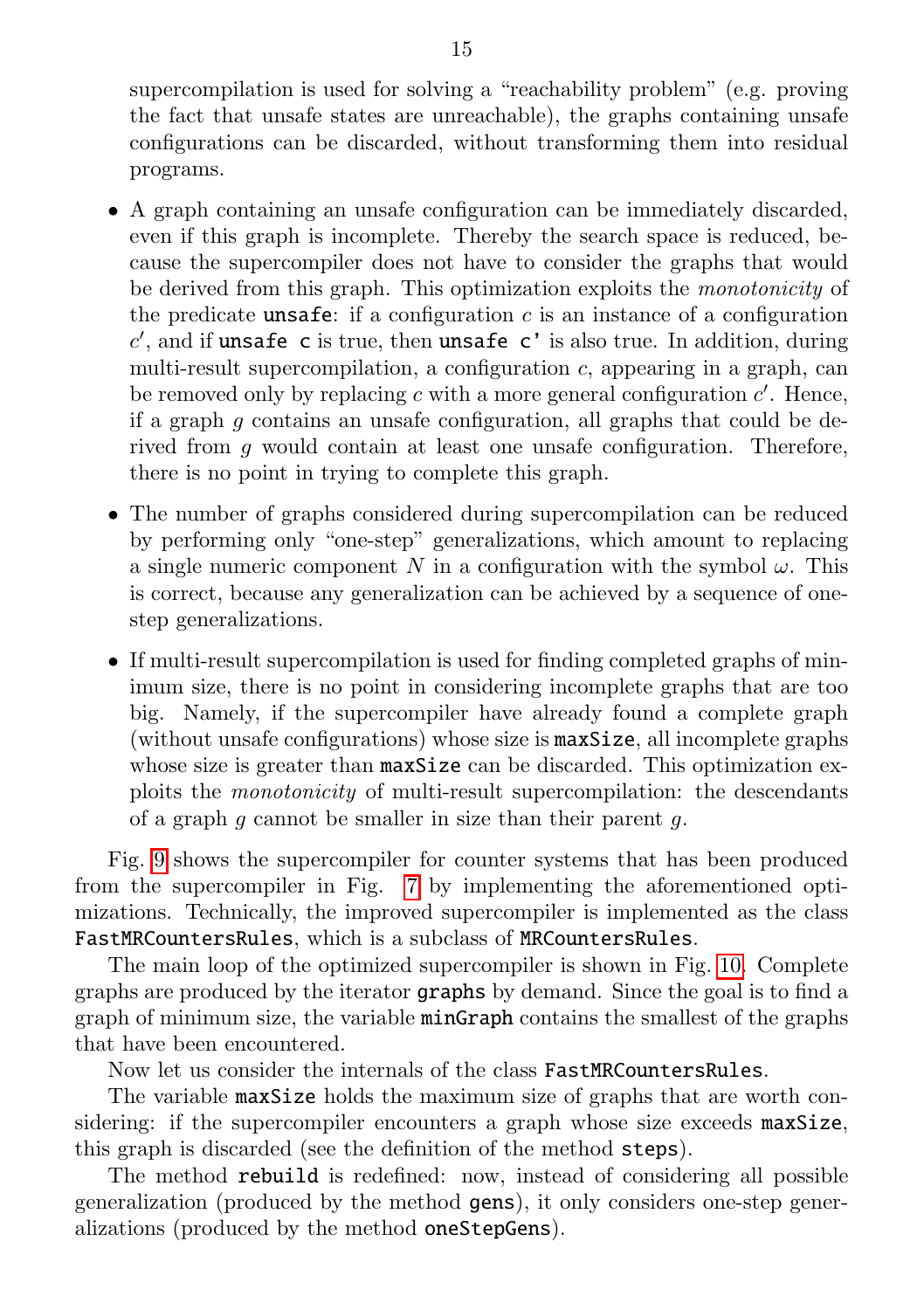```
package mrsc.counters
class FastMRCountersRules ( protocol: Protocol , l: Int)
  extends MRCountersRules (protocol , l) {
  var maxSize: Int = Int. MaxValue
  override def drive(q: G): List[S] =
    for (AddChildNodesStep(ns) < -super.drive(q)if ns.forall(c =>!protocol.unsafe(c_1))yield AddChildNodesStep (ns)
  override def rebuild(a: G): List[S] =
    for (c \le -\n\rho_0) one StepGens(q.\text{current.com}) if !\text{protocol}.\text{unsafe}(c)yield RebuildStep (c): S
  override def steps(q: G): List[S] =
    if (protocol.unsafe(g.current.conf) || size(g) > maxSize)
      List ()
    else
      super.steps(g)
  private def size(g: G) =
    g. completeNodes .size + g. incompleteLeaves .size
}
```
Figure 9: Graph rewrite rules: an optimized implementation for counter systems

```
val rules = new FastMRCountersRules (protocol , l)
val graphs = GraphGenerator (rules , protocol.start)
var minGraph: SGraph[Conf, Unit] = nullfor (graph \leq- graphs) {
  val size = graphSize(graph)if (size < rules.maxSize) {
    minGraph = graph
    rules.maxSize = size
  }
}
```
Figure 10: Optimized implementation of the main loop of multi-result supercompilation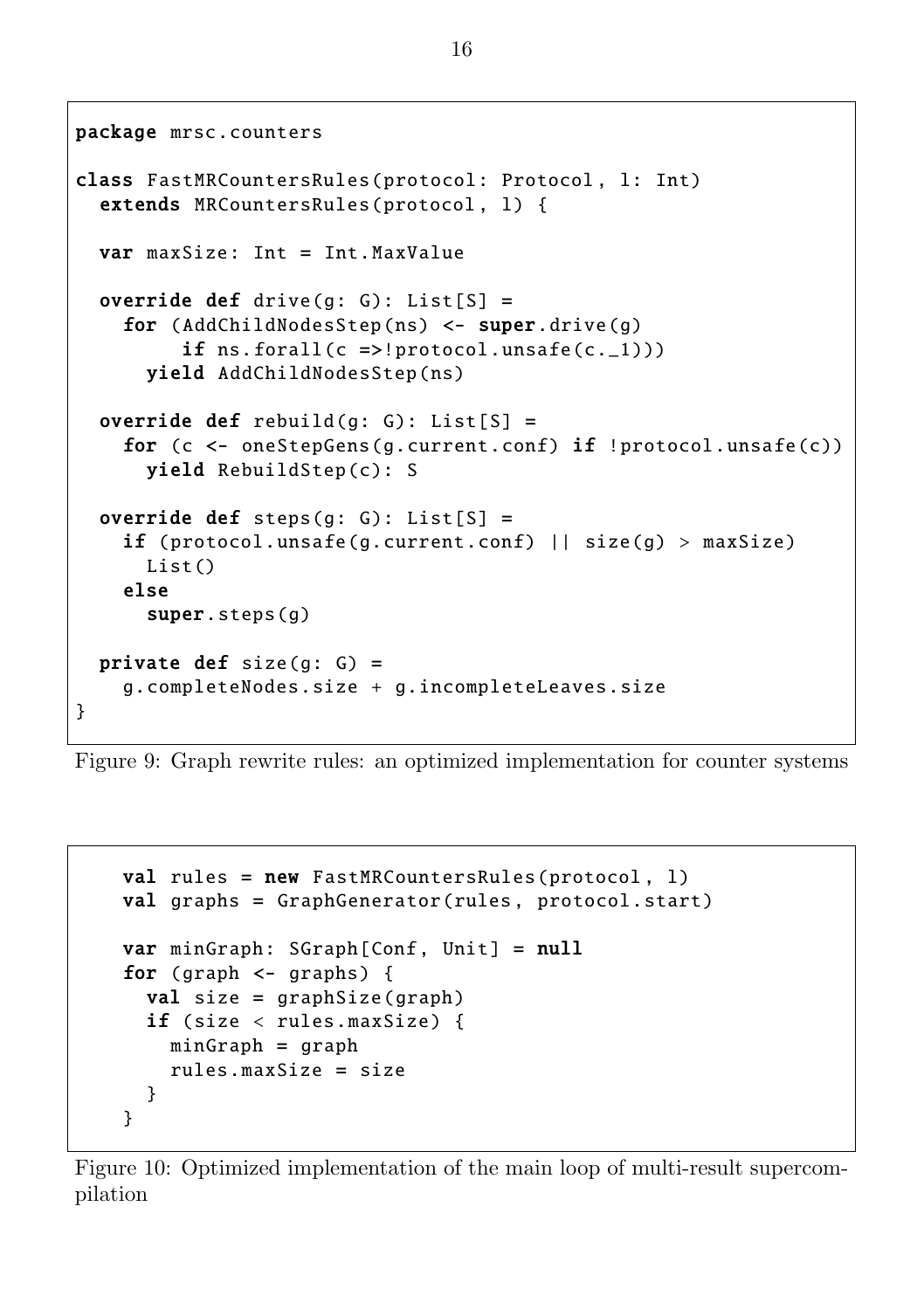All other modifications are related to detecting unsafe configurations: the goal is to detect unsafe configurations as soon as possible. This is achieved by applying the predicate unsafe to the following configurations.

- ∙ The current configuration (the method steps). This test is necessary, because, in principle, even the initial configuration may turn out to be unsafe. If the current configuration is unsafe, the graph is discarded.
- ∙ The configurations that are produced by a driving step (the method drive). If at least one of these configurations is unsafe, the driving step is not performed.
- ∙ The configurations that are produced by a one-step generalization of the current configuration (the method rebuild). The generalizations that lead to unsafe configurations are discarded.

As has been shown in [\[12\]](#page-19-9), the above optimizations produce a considerable effect. For example, when verifying the **ReaderWriter** protocol, the naïve version of the supercompiler performs 24963661 graph building steps, while the optimized version – only 3213.

Note that, although the implementation of the above optimizations is rather trivial, the correctness of the optimizations is based on taking into account a number of specifics of the problem domain, and exploiting some subtle properties of the supercompilation algorithm (such as the fact that only the leaves of a graph can be rebuild).

## <span id="page-17-0"></span>8 Conclusions

We have considered a simple domain-specific multi-result supercompiler for counter systems implemented by means of the MRSC toolkit. The implementation of the aforementioned supercompilers takes only a few dozen lines of code, which is achieved by simplifying the supercompilation algorithms and by using prefabricated components provided by the MRSC toolkit.

Thus it can be argued that the MRSC toolkit allows domain-specific multiresult supercompilers to be manufactured at low cost, thereby making them tools of practical value.

# Acknowledgements

The authors express their gratitude to the participants of the Refal seminar at Keldysh Institute for useful comments and fruitful discussions.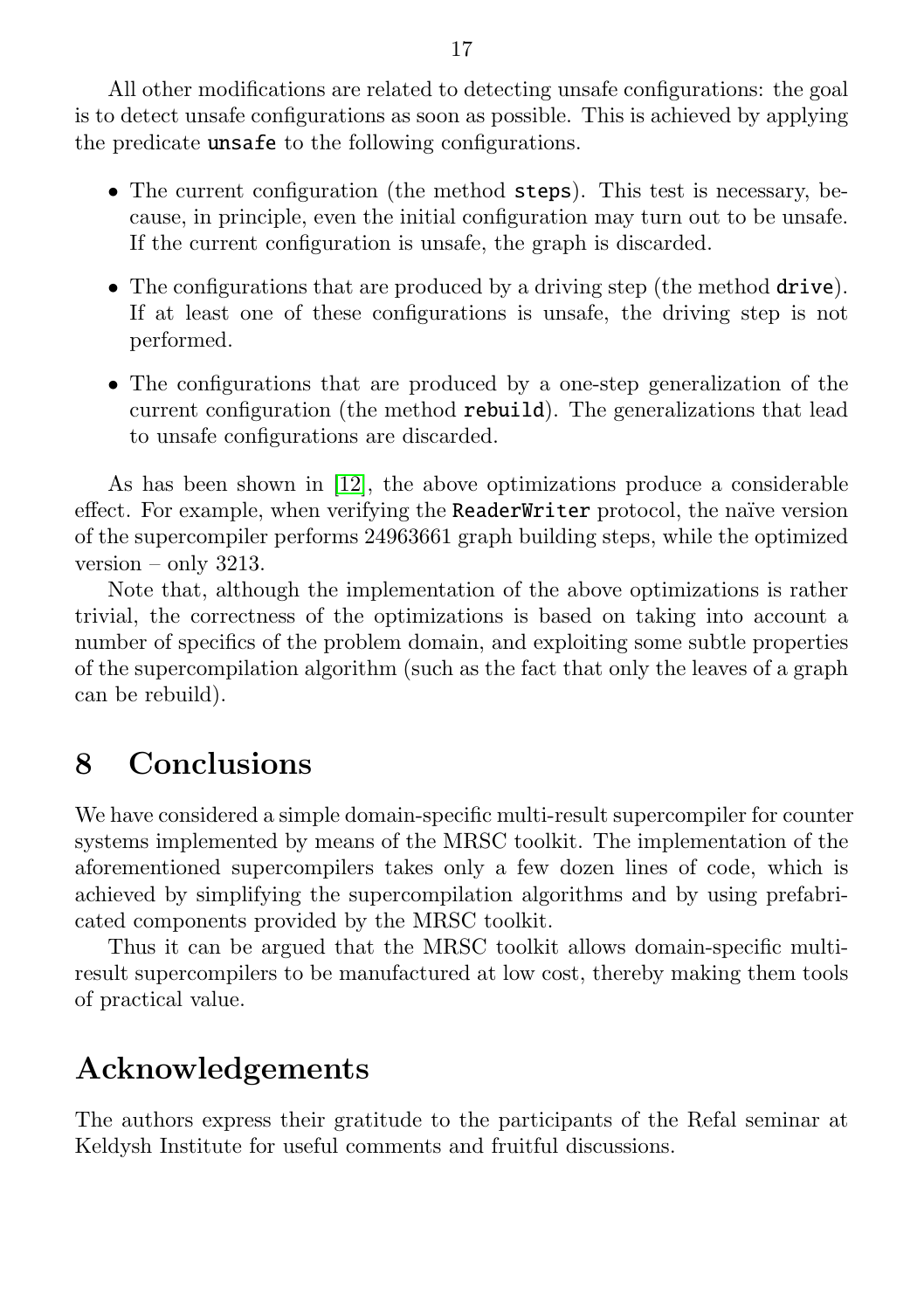### <span id="page-18-0"></span>References

- <span id="page-18-10"></span>[1] E. Clarke, I. Virbitskaite, and A. Voronkov, editors. Perspectives of Systems Informatics, 8th Andrei Ershov Informatics Conference, PSI 2011, Akademgorodok, Novosibirsk, Russia, June  $27 - July 01$ ,  $2011$ , volume 7162 of Lecture Notes in Computer Science. Springer, 2012.
- <span id="page-18-4"></span>[2] G. Delzanno. Constraint-based verification of parameterized cache coherence protocols. Form. Methods Syst. Des., 23:257–301, November 2003.
- <span id="page-18-9"></span>[3] Y. Futamura. Partial evaluation of computation process – an approach to a compiler-compiler. Systems, Computers, Controls, 2(5):45–50, 1971.
- <span id="page-18-8"></span>[4] D. Ghosh. DSLs in Action. Manning Publications Co., Greenwich, CT, USA, 1st edition, 2010.
- <span id="page-18-1"></span>[5] N. D. Jones. The essence of program transformation by partial evaluation and driving. In D. Bjørner, M. Broy, and A. V. Zamulin, editors, Perspectives of Systems Informatics, Third International Andrei Ershov Memorial Conference, PSI 1999, Akademgorodok, Novosibirsk, Russia July 6-9, 1999, volume 1755 of Lecture Notes in Computer Science, pages 62–79. Springer, 2000.
- <span id="page-18-6"></span>[6] A. Klimov. Solving coverability problem for monotonic counter systems by supercompilation. In *PSI 11*, 2011.
- <span id="page-18-2"></span>[7] A. V. Klimov. An approach to supercompilation for object-oriented languages: the Java Supercompiler case study. In A. P. Nemytykh, editor, First International Workshop on Metacomputation in Russia, Pereslavl-Zalessky, Russia, July 2–5, 2008, pages 43–53. Ailamazyan University of Pereslavl, Pereslavl-Zalessky, 2008.
- <span id="page-18-5"></span>[8] A. V. Klimov. A Java Supercompiler and its application to verification of cache-coherence protocols. volume 5947 of Lecture Notes in Computer Science, pages 185–192. Springer, 2010.
- <span id="page-18-3"></span>[9] A. V. Klimov. Multi-result supercompilation in action: Solving coverability problem for monotonic counter systems by gradual specialization. In  $In$ ternational Workshop on Program Understanding, PU 2011, Novososedovo, Russia, July 2–5, 2011, pages 25–32. Ershov Institute of Informatics Systems, Novosibirsk, 2011.
- <span id="page-18-7"></span>[10] A. V. Klimov. Yet another algorithm for solving coverability problem for monotonic counter systems. In V. Nepomnyaschy and V. Sokolov, editors, Second Workshop "Program Semantics, Specification and Verification: Theory and Applications", PSSV 2011, St. Petersburg, Russia, June 12–13, 2011, pages 59–67. Yaroslavl State University, 2011.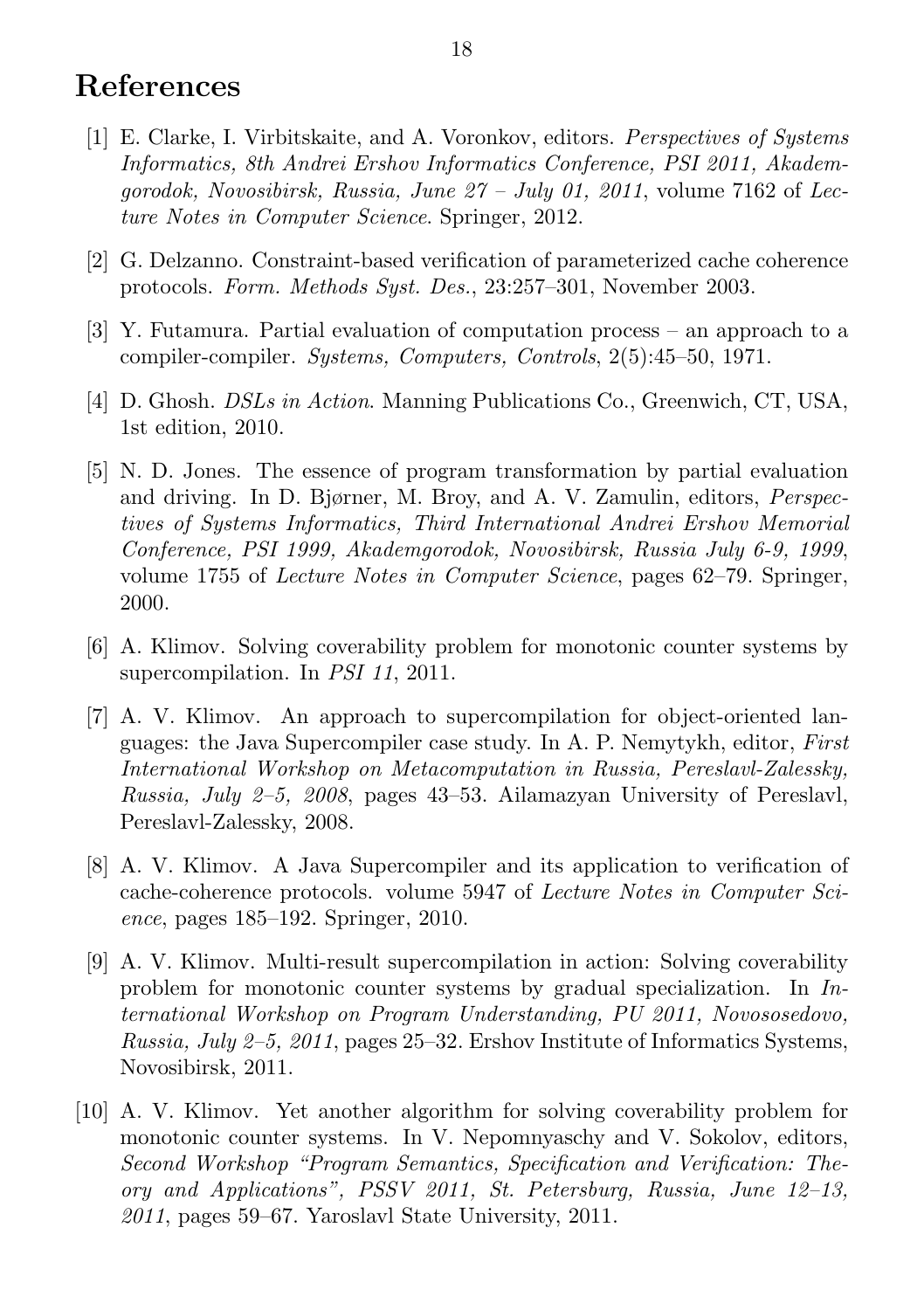- <span id="page-19-10"></span>[11] A. V. Klimov. Solving coverability problem for monotonic counter systems by supercompilation. In Clarke et al. [\[1\]](#page-18-10), pages 193–209.
- <span id="page-19-9"></span>[12] A. V. Klimov, I. G. Klyuchnikov, and S. A. Romanenko. Automatic verification of counter systems via domain-specific multi-result supercompilation. Preprint 19, Keldysh Institute of Applied Mathematics, 2012.
- <span id="page-19-11"></span>[13] I. G. Klyuchnikov and S. A. Romanenko. MRSC: a toolkit for building multiresult supercompilers. Preprint 77, Keldysh Institute of Applied Mathematics, 2011.
- <span id="page-19-8"></span>[14] I. G. Klyuchnikov and S. A. Romanenko. Multi-result supercompilation as branching growth of the penultimate level in metasystem transitions. In Clarke et al. [\[1\]](#page-18-10), pages 210–226.
- <span id="page-19-5"></span>[15] A. P. Nemytykh. The supercompiler SCP4: General structure. In M. Broy and A. V. Zamulin, editors, Perspectives of Systems Informatics, 5th International Andrei Ershov Memorial Conference, PSI 2003, Akademgorodok, Novosibirsk, Russia, July 9-12, 2003. Revised Papers, volume 2890 of Lecture Notes in Computer Science, pages 162–170. Springer, 2003.
- <span id="page-19-4"></span>[16] A. P. Nemytykh and V. A. Pinchuk. Program transformation with metasystem transitions: Experiments with a supercompiler. LECTURE NOTES IN COMPUTER SCIENCE, pages 249–260, 1996.
- <span id="page-19-12"></span>[17] M. Odersky et al. Programming in Scala. Artima, 2nd edition, 2010.
- <span id="page-19-6"></span>[18] M. H. Sørensen. Turchin's supercompiler revisited: an operational theory of positive information propagation. Master's thesis, Dept. of Computer Science, University of Copenhagen, 1994.
- <span id="page-19-7"></span>[19] M. H. Sørensen, R. Glück, and N. D. Jones. A positive supercompiler. *Journal* of Functional Programming, 6(6):811–838, 1996.
- <span id="page-19-3"></span>[20] V. F. Turchin. A supercompiler system based on the language Refal. ACM SIGPLAN Not., 14(2):46–54, 1979.
- <span id="page-19-2"></span>[21] V. F. Turchin. The language Refal: The theory of compilation and metasystem analysis. Technical Report 20, Courant Institute of Mathematical Sciences, New York University, 1980.
- <span id="page-19-0"></span>[22] V. F. Turchin. The concept of a supercompiler. ACM Transactions on Programming Languages and Systems (TOPLAS), 8(3):292–325, 1986.
- <span id="page-19-1"></span>[23] V. F. Turchin. Supercompilation: Techniques and results. In D. Bjørner, M. Broy, and I. V. Pottosin, editors, Perspectives of Systems Informatics, Second International Andrei Ershov Memorial Conference, Akademgorodok, Novosibirsk, Russia, June 25–28, 1996, volume 1181 of Lecture Notes in Computer Science, pages 227–248. Springer, 1996.